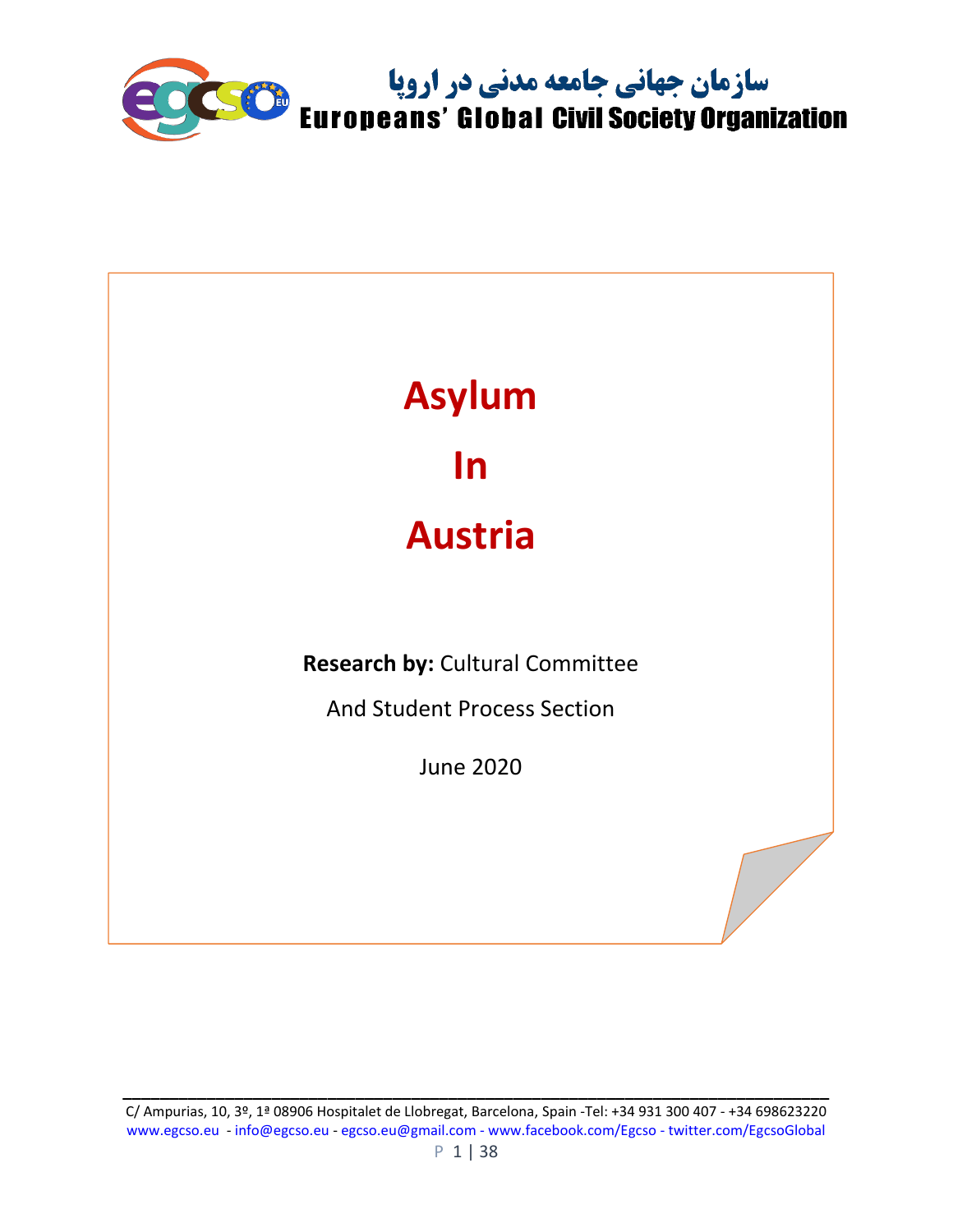### **Asylum in Austria**

If you are afraid to return to your country of origin, or country of previous residence in case you are stateless because you are in danger of suffering serious harm you can get protection in Austria. The first step to receive protection is to apply for asylum.

Applications for international protection (asylum applications) have to be done directly at the police station or with a police officer. Following the application, you will be brought to a specialized police department where the so-called "initial interview" will take place. The police will question you on your identity, your fleeing route and – very briefly – your reasons for fleeing.

The police department will then forward your data to the Federal Office for Immigration and Asylum (BFA). The BFA will decide whether you will be admitted to the regular asylum procedure in Austria or if another European country is responsible for examining your asylum application (see: "Can my application for asylum be examined in another European country?") In any case, you will have an interview at the BFA before this decision.

If you are not admitted to the Austrian asylum procedure, you may appeal against the negative decision within the given period. Legal counselling will be provided to assist you in this case.

C/ Ampurias, 10, 3º, 1ª 08906 Hospitalet de Llobregat, Barcelona, Spain -Tel: +34 931 300 407 - +34 698623220 [www.egcso.eu](http://www.egcso.eu/) - [info@egcso.eu](mailto:info@egcso.eu) - [egcso.eu@gmail.com -](mailto:egcso.eu@gmail.com%20-) [www.facebook.com/Egcso -](http://www.facebook.com/Egcso%20-%20twitter.com/EgcsoGlobal) twitter.com/EgcsoGlobal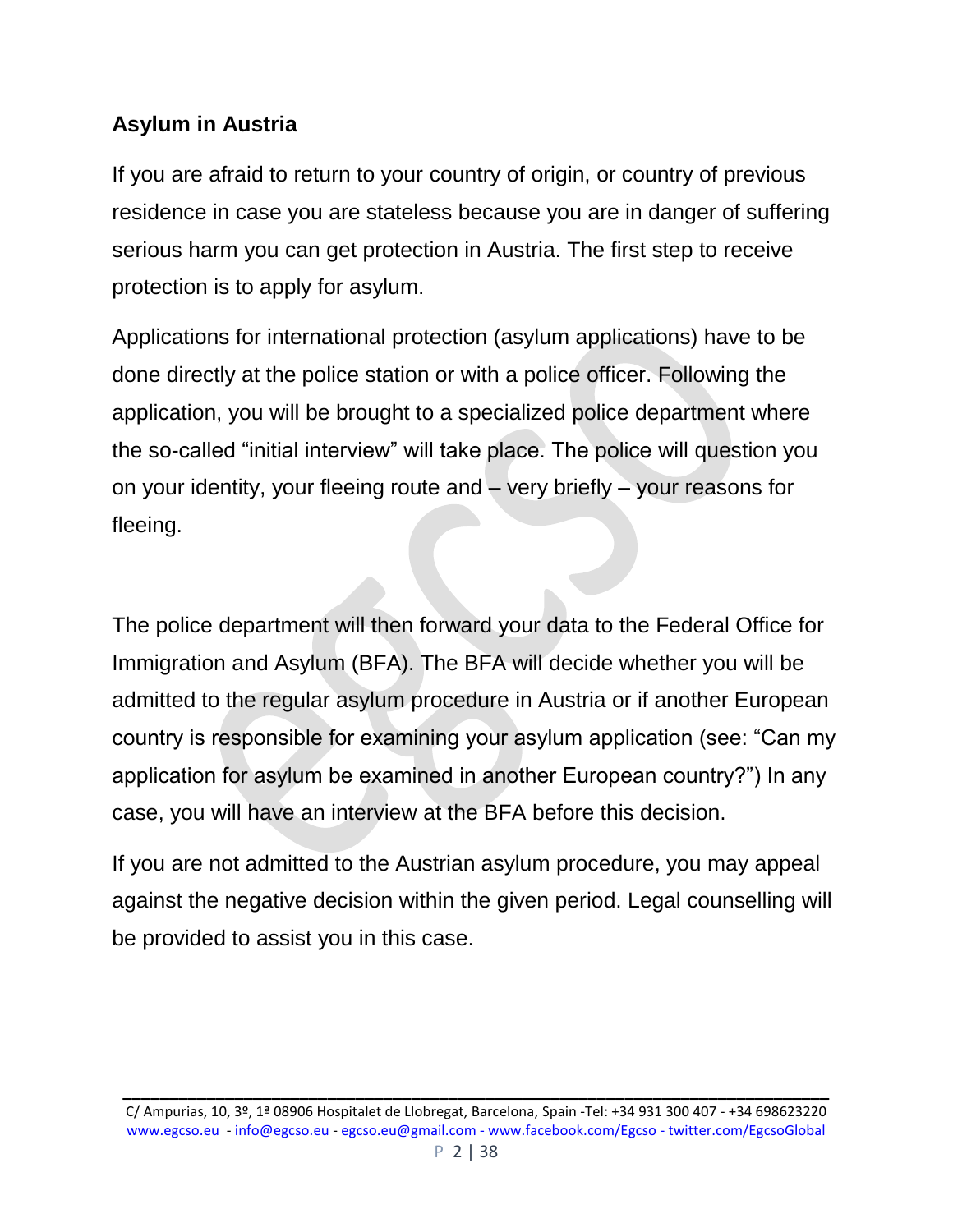If you are admitted to the Austrian asylum procedure, you will receive a residence entitlement card (= white card). At this point you will likely be transferred to a reception facility in one of the Austrian Provinces. You will then have an interview at the BFA Office in your Province where you will be asked detailed questions about your reasons for fleeing your country.

In case your asylum application is rejected, you can file an appeal against the decision, on which the Federal Administrative Court will decide within the given period. Legal counselling will be provided to assist you in this case. All decisions in the asylum procedure are taken by the Austrian authorities and courts.

As already mentioned, the BFA is a specific department of the Ministry of interior, dealing with asylum matters. In 2014, the tasks of the BAF were further extended to cover some immigration law procedures.

According to the General Administrative Procedures Act (AVG), decisions have to be taken within 6 months after the application for international protection has been submitted. Within 20 calendar days, the BFA has to decide whether it intends to reject the application as inadmissible due to the responsibility of another Member State under the Dublin Regulation, the existence of a safe third country or for being a subsequent asylum application, or to dismiss the application for other reasons. Since 2018, the admissibility procedure may be prolonged by lifting the 20 days deadline in manifestly unfounded cases. However, if no information about the intention to reject the application is issued within 20 calendar days, the application is

C/ Ampurias, 10, 3º, 1ª 08906 Hospitalet de Llobregat, Barcelona, Spain -Tel: +34 931 300 407 - +34 698623220 [www.egcso.eu](http://www.egcso.eu/) - [info@egcso.eu](mailto:info@egcso.eu) - [egcso.eu@gmail.com -](mailto:egcso.eu@gmail.com%20-) [www.facebook.com/Egcso -](http://www.facebook.com/Egcso%20-%20twitter.com/EgcsoGlobal) twitter.com/EgcsoGlobal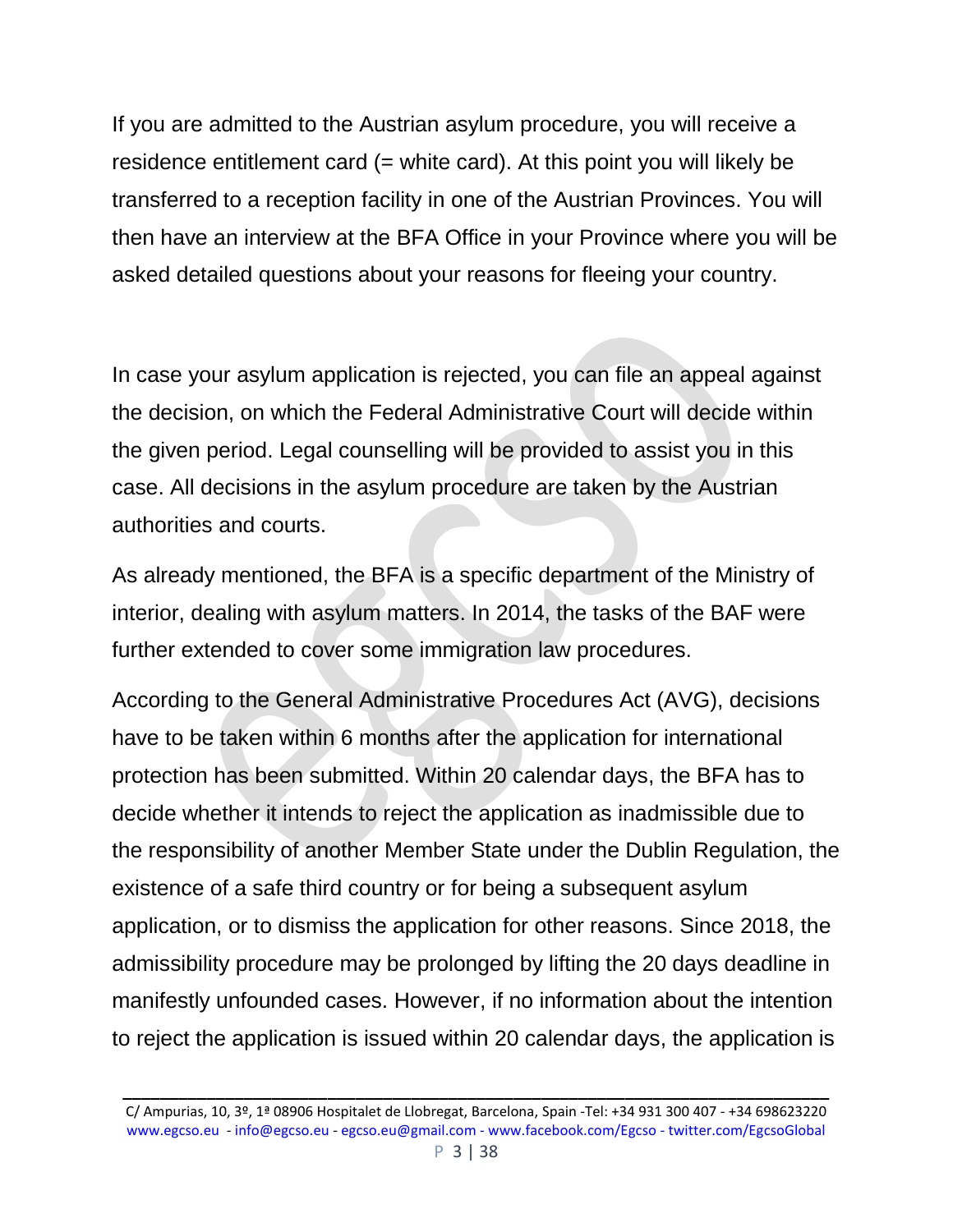automatically admitted into the regular procedure. Thus, the asylum-seeker should receive the preliminary residence permit and be allocated to the reception system of a federal province. On the contrary, if the asylum application is deemed inadmissible the asylum-seeker receives legal assistance and has to be heard in presence of his/her lawyer. There is no legal remedy against this procedural order.

If no procedural order is notified to the asylum seeker within 20 days, the asylum application is admitted to the regular procedure – except in Dublin cases if requests to other Member States to take charge or take back the asylum seeker are made within this time frame. An amendment to Article 22 AsylG, which entered into force on 1 June 2016, allowed for the extension of the duration of procedures at first instance up to 15 months. This exceptional prolongation is no longer applicable since 1 June 2018, however.

In 2019, the average duration of the asylum procedure at first instance amounted to 2.3 month, compared to 6.6 months at the beginning of 2018 and 14 months at the beginning of 2017. [2] While the average time of 2.3 months in 2019 refers to all asylum procedures at first instance, the Ministry of Interior had stated that the average duration was 6 months for regular procedures and 27 days for fast track procedures (which concerned 750 cases) in 2018.[3] A breakdown of average length depending on the applicable procedure was thus not made available for the whole year 2019, but in the first ten months of 2019, 493 fast track procedures were conducted and the average length for these fast-track cases was 18 days.

C/ Ampurias, 10, 3º, 1ª 08906 Hospitalet de Llobregat, Barcelona, Spain -Tel: +34 931 300 407 - +34 698623220 [www.egcso.eu](http://www.egcso.eu/) - [info@egcso.eu](mailto:info@egcso.eu) - [egcso.eu@gmail.com -](mailto:egcso.eu@gmail.com%20-) [www.facebook.com/Egcso -](http://www.facebook.com/Egcso%20-%20twitter.com/EgcsoGlobal) twitter.com/EgcsoGlobal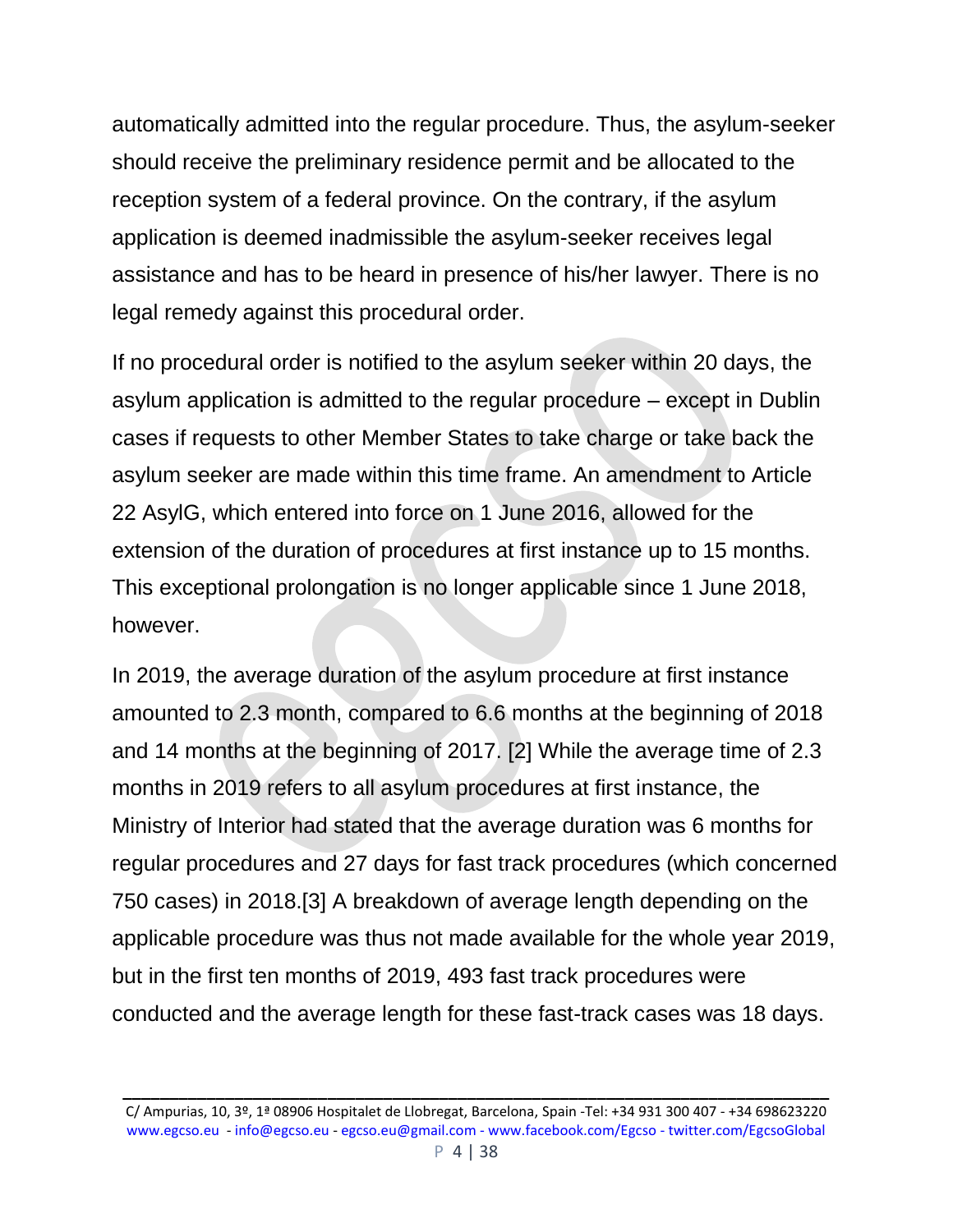However, the Austrian Ombudsman continued to receive complaints on the length of asylum procedures at first instance in individual cases, including in 2019. It has received 1,500 complaints in 2016; 2,000 complaints in 2017 and 320 complaints in 2018. Out of the 320 complaints received in 2018, a violation of the duty to take a decision within the set limit was confirmed in 248 cases. Similarly, in 2018, 220 complaints were filed concerning length of procedures at second instance, and in 176 cases a violation was identified.

Moreover, at the end of 2019, a total of 27,156 cases were pending, out of which 4,014 cases were pending at first instance and 23,142 cases were pending at second instance, thus demonstrating the importance of the volume of pending cases at second instance. In comparison, there were 7,535 cases pending at first instance in 2018; 32,241 cases pending at first instance in 2017 and 63,912 cases pending at first instance in 2016.

In case of delay from the BFA, the asylum seeker may request that the case be referred to the Federal Administrative Court for a decision (Säumnisbeschwerde). However, in practice asylum seekers do not frequently make such requests, as they miss a chance of receiving a positive decision at first instance (by the BFA).

In case of delay from the Federal Administrative Court, a request for the establishment of a deadline may be addressed to the Administrative High Court. **Prioritised examination and fast-track processing**

The time limit for decisions for the BFA and the Federal Administrative Court are reduced to 3 months in case the asylum seeker is detained

C/ Ampurias, 10, 3º, 1ª 08906 Hospitalet de Llobregat, Barcelona, Spain -Tel: +34 931 300 407 - +34 698623220 [www.egcso.eu](http://www.egcso.eu/) - [info@egcso.eu](mailto:info@egcso.eu) - [egcso.eu@gmail.com -](mailto:egcso.eu@gmail.com%20-) [www.facebook.com/Egcso -](http://www.facebook.com/Egcso%20-%20twitter.com/EgcsoGlobal) twitter.com/EgcsoGlobal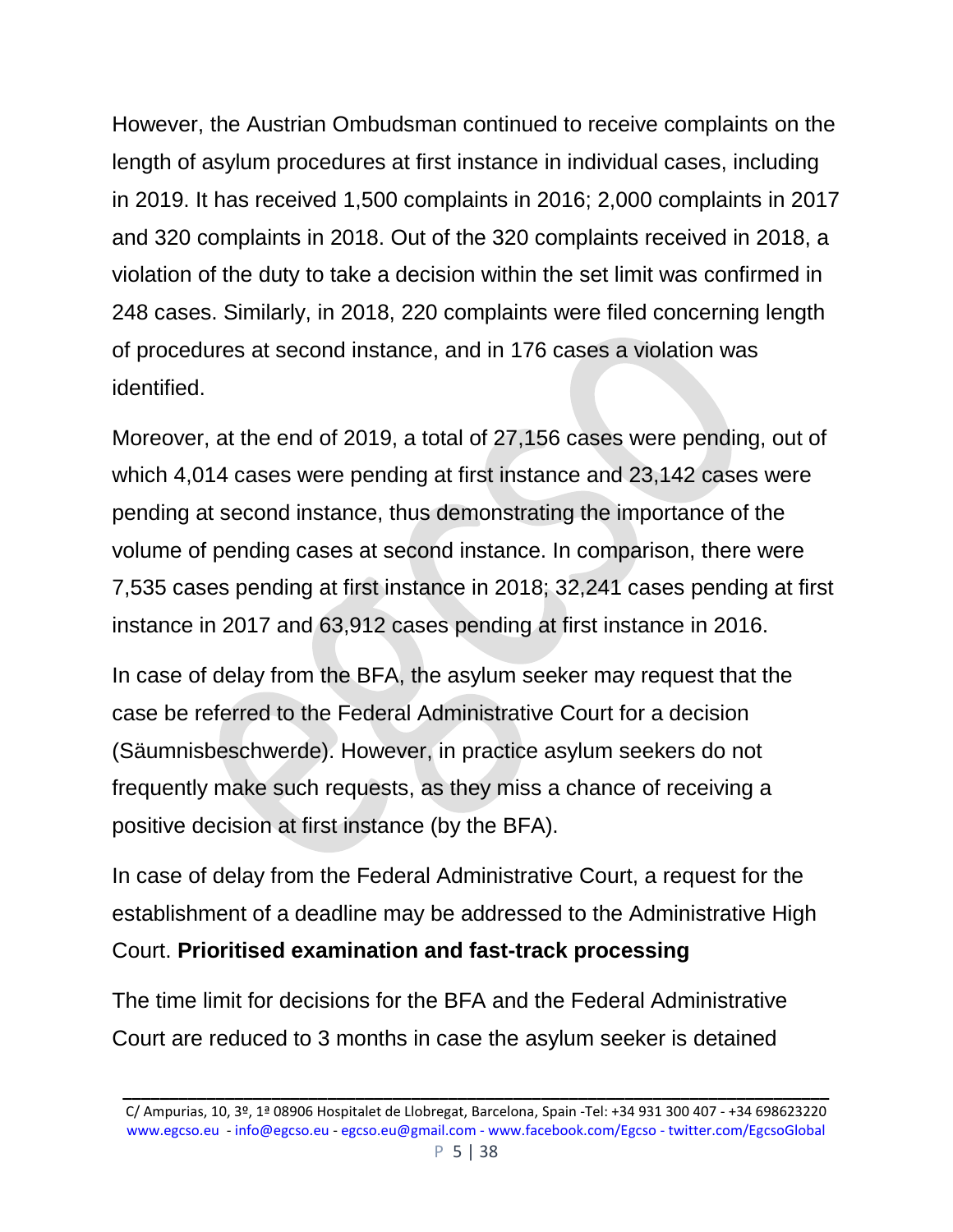pending deportation. The same maximum time limit applies to the "procedure for the initiation of a measure terminating residence" (see Accelerated Procedure).

The practice of fast-track processing of cases from certain countries of origin which do not fall within the scope of the "safe countries of origin" list and the accelerated procedure was not observed in 2019. This is due to the fact that the list of safe countries of origin has been extended to countries such as Algeria, Tunisia, Morocco, Georgia and Ghana (see Safe Country of Origin). Applications from Afghanistan were given priority in 2018 following an instruction from the Ministry of Interior in 2017.

### **Personal interview**

All asylum seekers must undergo a personal interview, provided that they have legal capacity to do so. Asylum seekers are further subject to an interrogation by security services shortly after making the application for the purposes of the Dublin and Admissibility Procedure. These interrogations are carried out with a view to establish the identity and the travel route of the asylum seeker. They should not, however, refer to the specific reasons for fleeing and lodging an asylum application. Despite the fact that the interrogation is conducted by the police and not by caseworkers of the BFA, the statements made by the asylum seeker at this stage of the admissibility procedure have an important impact on the asylum procedure as they are accorded particular importance. The Constitutional Court confirmed in a judgement of 2012 that reasons for applying for international protection shall not be in the focus of the first interview conducted by police services.

C/ Ampurias, 10, 3º, 1ª 08906 Hospitalet de Llobregat, Barcelona, Spain -Tel: +34 931 300 407 - +34 698623220 [www.egcso.eu](http://www.egcso.eu/) - [info@egcso.eu](mailto:info@egcso.eu) - [egcso.eu@gmail.com -](mailto:egcso.eu@gmail.com%20-) [www.facebook.com/Egcso -](http://www.facebook.com/Egcso%20-%20twitter.com/EgcsoGlobal) twitter.com/EgcsoGlobal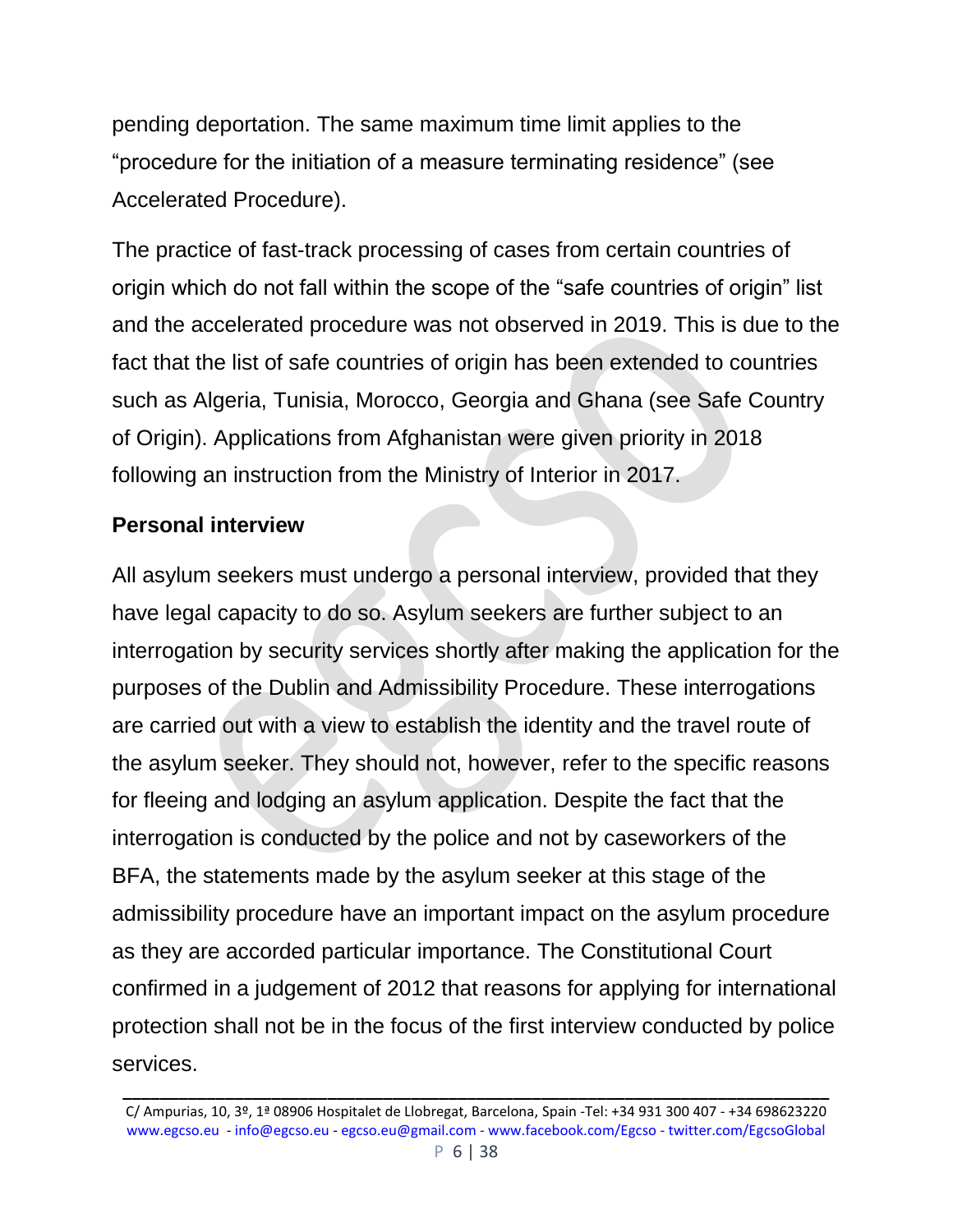Asylum seekers may be accompanied by a person they trust (i.e. person of confidence) and unaccompanied children can not be interviewed without the presence of their legal representative.

The law further provides for a choice of interviewer and/or interpreter according to gender considerations in cases where the asylum seeker's fear of persecution is related to sexual self-determination.[11] The authorities must demonstrate that they have informed the asylum applicant of the possibility to be interviewed by an official of the same sex.[12] In practice, however, this is not consistently applied with regard to interpreters. In the appeal procedure, infringements of the right to sexual self-determination have to be expressed in the written appeal in order to have the hearing at the Court held by a judge of the same sex. The Constitutional Court ruled that UNHCR guidelines have to be applied to male asylum seekers accordingly.

### **Interpretation**

Interpreters are provided by the BFA and cover most of the languages, but interviews may also be conducted in a language the asylum seeker is deemed to understand sufficiently. The provision of interpreters has been reported as not satisfactory with regard to certain languages, even in cases where a significant number of asylum seekers may be concerned (e.g. Chechen refugees are often interviewed in Russian). Asylum seekers from African countries are often interviewed in English or French, languages that they are "supposed" to understand. Asylum seekers are asked at the

C/ Ampurias, 10, 3º, 1ª 08906 Hospitalet de Llobregat, Barcelona, Spain -Tel: +34 931 300 407 - +34 698623220 [www.egcso.eu](http://www.egcso.eu/) - [info@egcso.eu](mailto:info@egcso.eu) - [egcso.eu@gmail.com -](mailto:egcso.eu@gmail.com%20-) [www.facebook.com/Egcso -](http://www.facebook.com/Egcso%20-%20twitter.com/EgcsoGlobal) twitter.com/EgcsoGlobal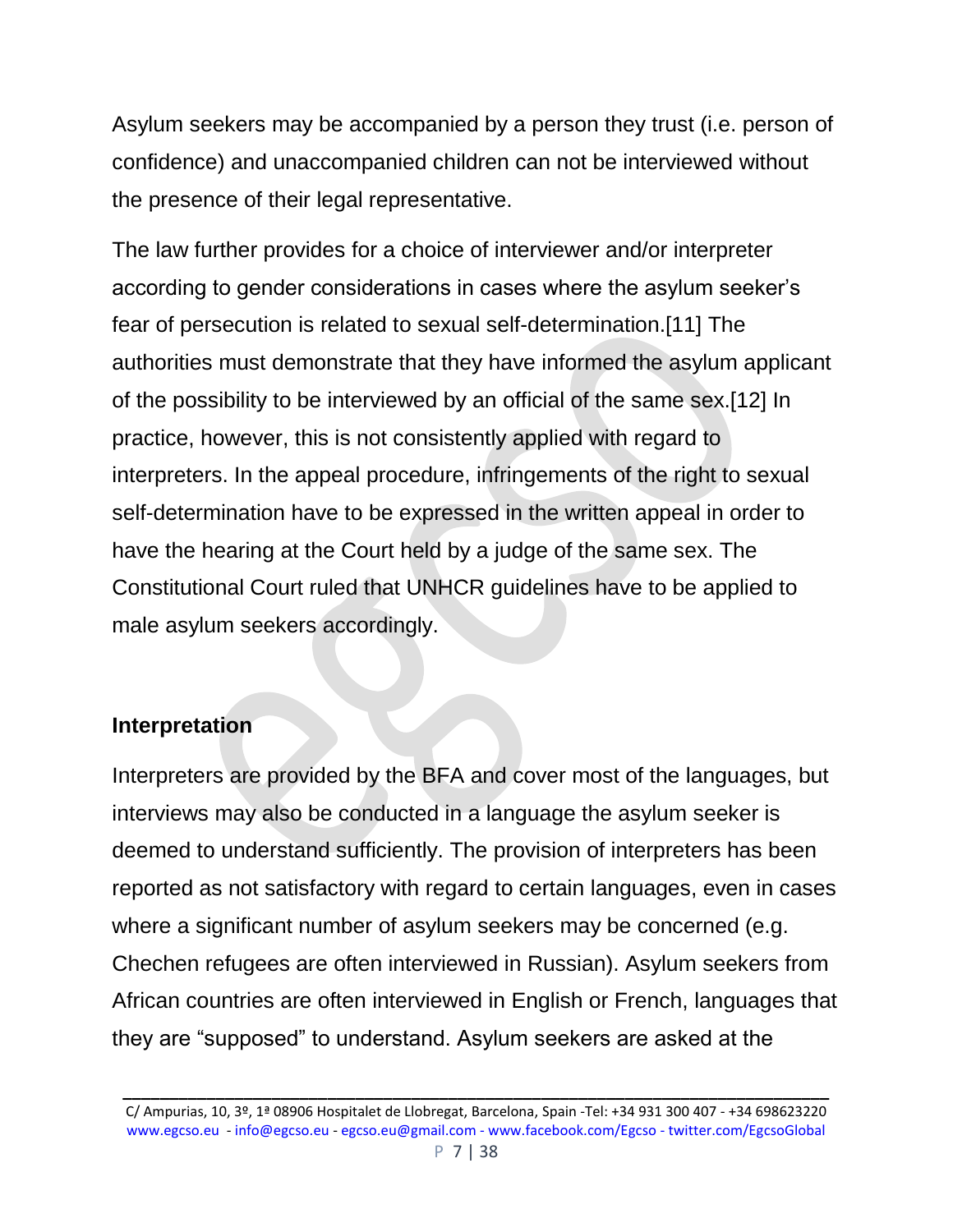beginning of the interview if they understand the interpreter. There are no standards for the qualification of interpreters in asylum procedures. Interpretation is often not done by accredited interpreters; usually persons with the requested language knowledge are contracted on a case-by-case basis. UNHCR has published a training manual for interpreters in asylum procedures.

The Federal Law on the Establishment of the Federal Agency for Care and Support Services Limited Liability Company (BBU-G) passed in June 2019 foresees that a federal agency annexed to the Ministry of Interior should be responsible for the provision of interpreters for the purpose of asylum procedures as of 1 January 2021. This includes the provision of interpreters both at first and second instance, but also in case of oral hearings in front of the BVwG as well as in procedures concerning basic support. The law lists a wide range of areas in which interpreters should be provided by the federal agency, inter alia for interviews related to the making of an application for international protection; for measures relating to the termination of the right to stay as well as for the granting or limitation of basic services. The current plans of the "pilot phase" only provide for the employment of 5 persons for the purpose of interpretation during the first half year of 2021; a number which should reach 15 employees in the second half of that year. The authorities and Courts will still have the possibility to hire external interpreters, however.

### **Recording and transcript**

Article 19(3) AsylG allows for tape recording of the interview, which is, however, rarely used in practice. Video conferencing was introduced in

C/ Ampurias, 10, 3º, 1ª 08906 Hospitalet de Llobregat, Barcelona, Spain -Tel: +34 931 300 407 - +34 698623220 [www.egcso.eu](http://www.egcso.eu/) - [info@egcso.eu](mailto:info@egcso.eu) - [egcso.eu@gmail.com -](mailto:egcso.eu@gmail.com%20-) [www.facebook.com/Egcso -](http://www.facebook.com/Egcso%20-%20twitter.com/EgcsoGlobal) twitter.com/EgcsoGlobal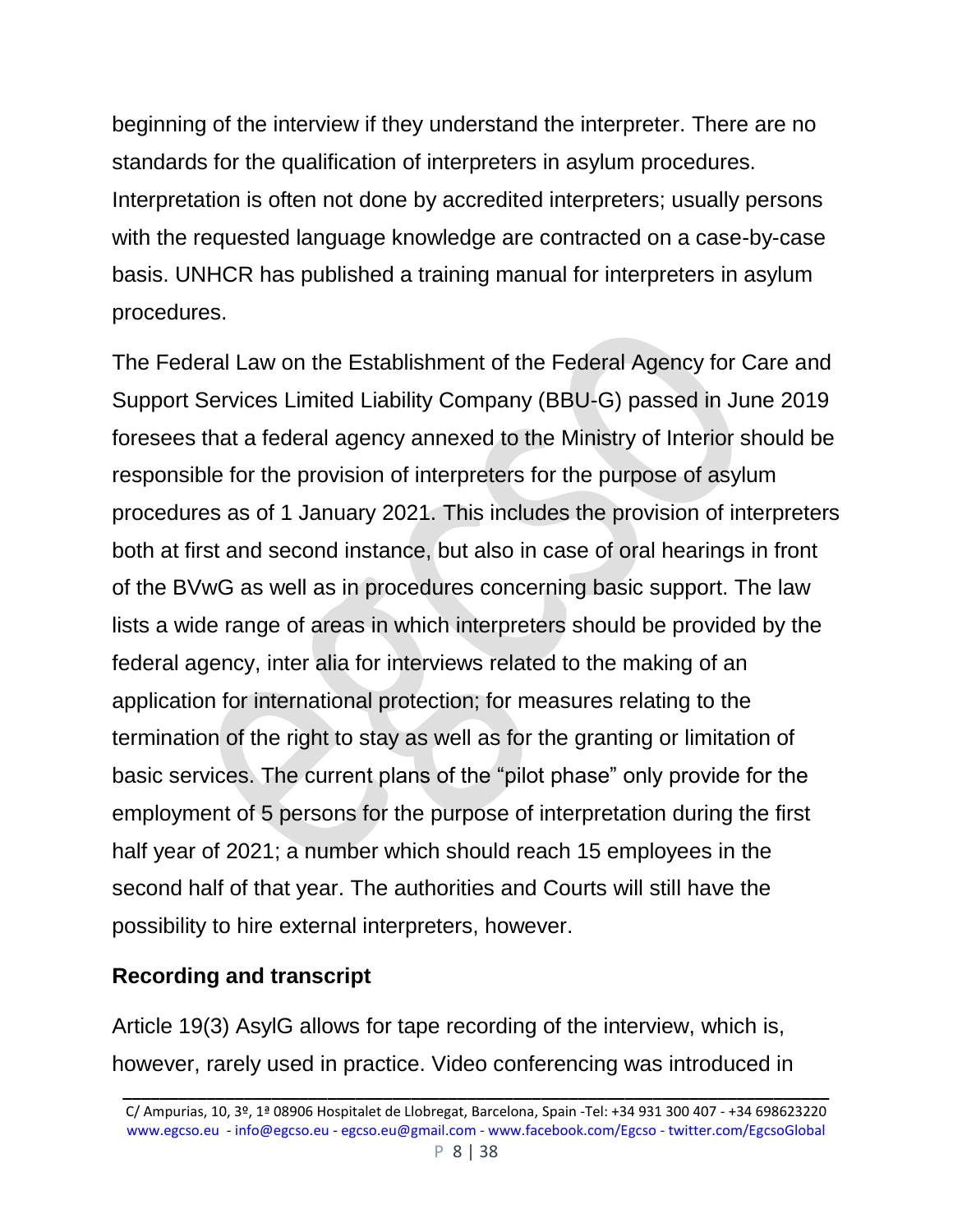2018. The BFA in Burgenland held interviews to assist the BFA in Vienna and in Vorarlberg in this context.[16] This new practice is based on Art. 51a of the General Administrative Act, which allows the use of technical facilities for word and image transmission - unless a personal interview is necessary for economical or personal reasons. There are concerns about the practice of conducting video conferences as personal credibility plays a major role in the asylum procedure.

The transcript is more or less verbatim. Its content may depend on the interpreter's summarising the answers, choosing expressions that fit the transcript or translating each sentence of the asylum seeker. Immediately after the interview, the transcript is translated by the same interpreter in a language the asylum seeker understands and the asylum seeker has the possibility to ask for corrections and completion immediately after the interview. By signing the transcript, they agree with its content. If asylum seekers find something incorrect in the transcript after having signed it at the end of the interview, they should send a written statement to the BFA as soon as possible. In practice, asylum seekers do not frequently ask immediately after the interview for correction of the report. Some asylum seekers explain that they were too tired to be able to follow the translation of the transcript. The OHCHR stated in its report on the mission to Austria from October 2018 that many caseworkers of the BFA are not adequately trained in using techniques that fit the needs of asylum applicants. In a number of cases monitored by the OHCHR, negative decisions of the BFA were based on personal views and involved biased questioning during interviews as well as stereotypes on gender and race. NGOs providing

C/ Ampurias, 10, 3º, 1ª 08906 Hospitalet de Llobregat, Barcelona, Spain -Tel: +34 931 300 407 - +34 698623220 [www.egcso.eu](http://www.egcso.eu/) - [info@egcso.eu](mailto:info@egcso.eu) - [egcso.eu@gmail.com -](mailto:egcso.eu@gmail.com%20-) [www.facebook.com/Egcso -](http://www.facebook.com/Egcso%20-%20twitter.com/EgcsoGlobal) twitter.com/EgcsoGlobal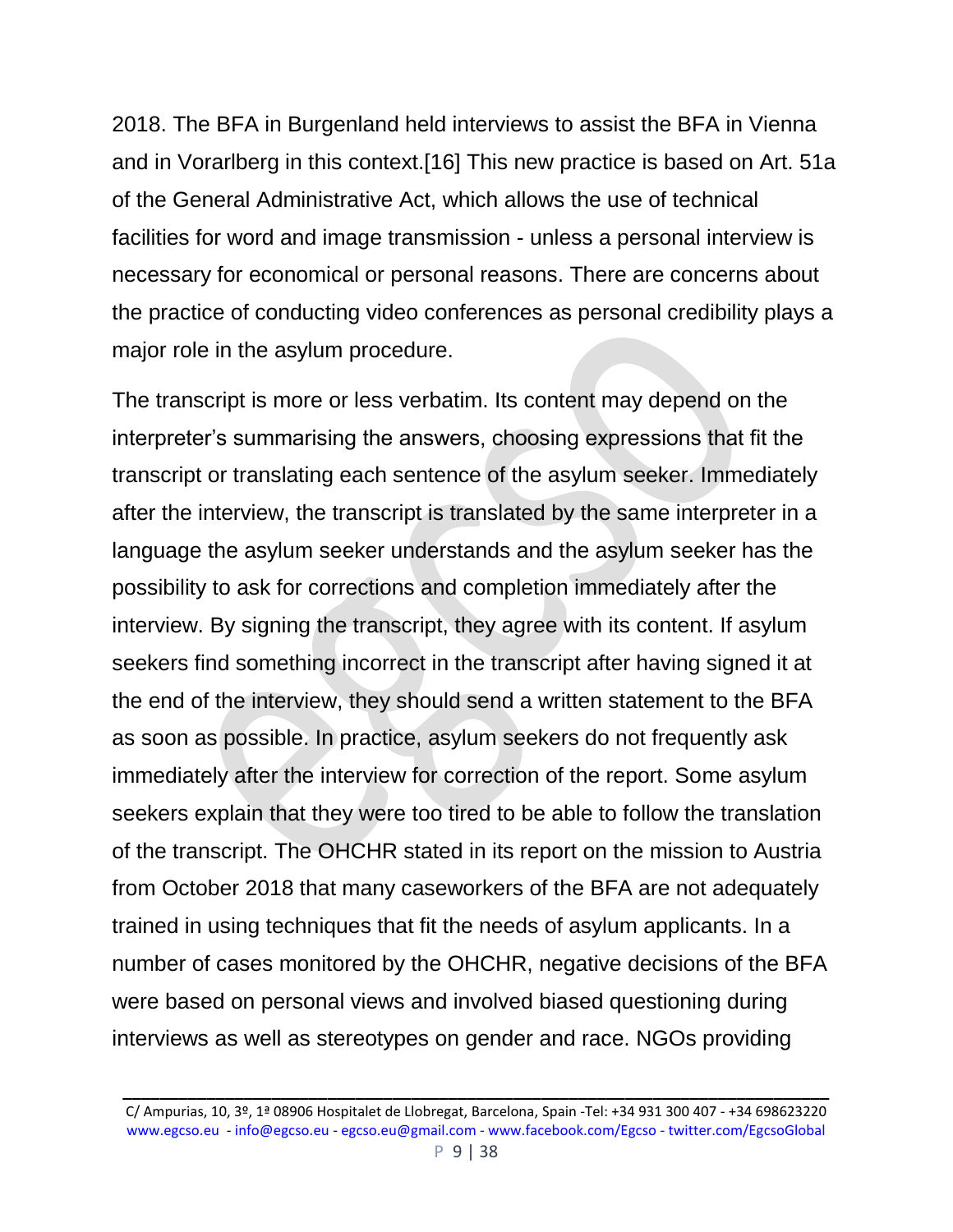legal advice reported to asylkoordination that asylum seekers often realise that mistakes in the translation or the transcript were made when they receive a negative first instance decision and a legal adviser explains them the details of the transcript.

## **Appeal**

## **Appeal before the BVwG**

Appeals against a negative first instance decision have to be submitted within 4 weeks of the receipt of the decision and the whole asylum file is forwarded by the BFA to the Federal Administrative Court (BVwG).

However, following an amendment that came into effect on 1 September 2018, the time limit has been set at 2 weeks for appeals in inadmissibility procedures and in cases of status withdrawals that were initiated along with a return decision.

Within 2 months following the lodging of an appeal, the BFA may decide to modify the decision that is being challenged.[20] This means that it can decide either to annul, reject or change its initial decision. However, where the BFA refrains from modifying its decision, it forwards the appeal to the Court.

In case refugee status or subsidiary protection status is not granted by the BFA, the asylum applicant will be assigned a free legal adviser provided by the state at the time of notification of the first instance decision. As of

C/ Ampurias, 10, 3º, 1ª 08906 Hospitalet de Llobregat, Barcelona, Spain -Tel: +34 931 300 407 - +34 698623220 [www.egcso.eu](http://www.egcso.eu/) - [info@egcso.eu](mailto:info@egcso.eu) - [egcso.eu@gmail.com -](mailto:egcso.eu@gmail.com%20-) [www.facebook.com/Egcso -](http://www.facebook.com/Egcso%20-%20twitter.com/EgcsoGlobal) twitter.com/EgcsoGlobal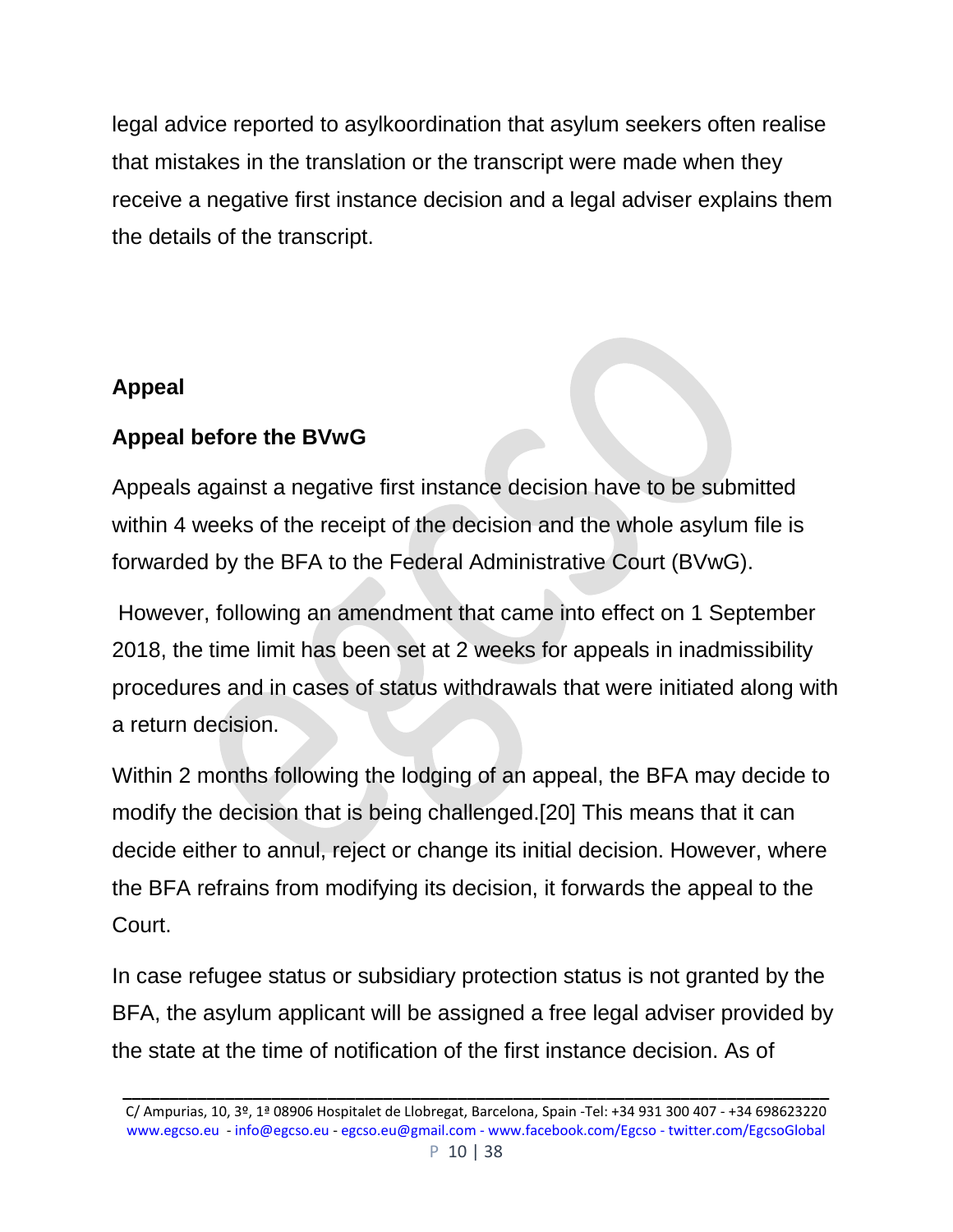January 2021, legal assistance will be provided by a new federal agency, however (see Legal Assistance).

Article 18(1) BFA-VG provides that the suspensive effect of the appeal may be withdrawn by the BFA where the application is manifestly unfounded, i.e. where:

- 1. The applicant comes from a safe country of origin;
- 2. Has already been resident in Austria for at least 3 months prior to the lodging of the application;
- 3. The applicant has attempted to deceive the BFA concerning their true identity or nationality or the authenticity of their documents;
- 4. The asylum seeker has not adduced any reasons for persecution;
- 5. The allegations made by the asylum seeker concerning the danger they face clearly do not correspond with reality;
- 6. An enforceable deportation order or an enforceable entry ban was issued against the asylum seeker prior to the lodging of the application for international protection; or
- 7. The asylum seeker refuses to give fingerprints.

Moreover, the BFA must withdraw the suspensive effect of an appeal where:

- 1. The immediate departure of the third-country national is required for reasons of public policy or public security;
- 2. The third-country national has violated an entry ban and has returned to Austrian territory; or

C/ Ampurias, 10, 3º, 1ª 08906 Hospitalet de Llobregat, Barcelona, Spain -Tel: +34 931 300 407 - +34 698623220 [www.egcso.eu](http://www.egcso.eu/) - [info@egcso.eu](mailto:info@egcso.eu) - [egcso.eu@gmail.com -](mailto:egcso.eu@gmail.com%20-) [www.facebook.com/Egcso -](http://www.facebook.com/Egcso%20-%20twitter.com/EgcsoGlobal) twitter.com/EgcsoGlobal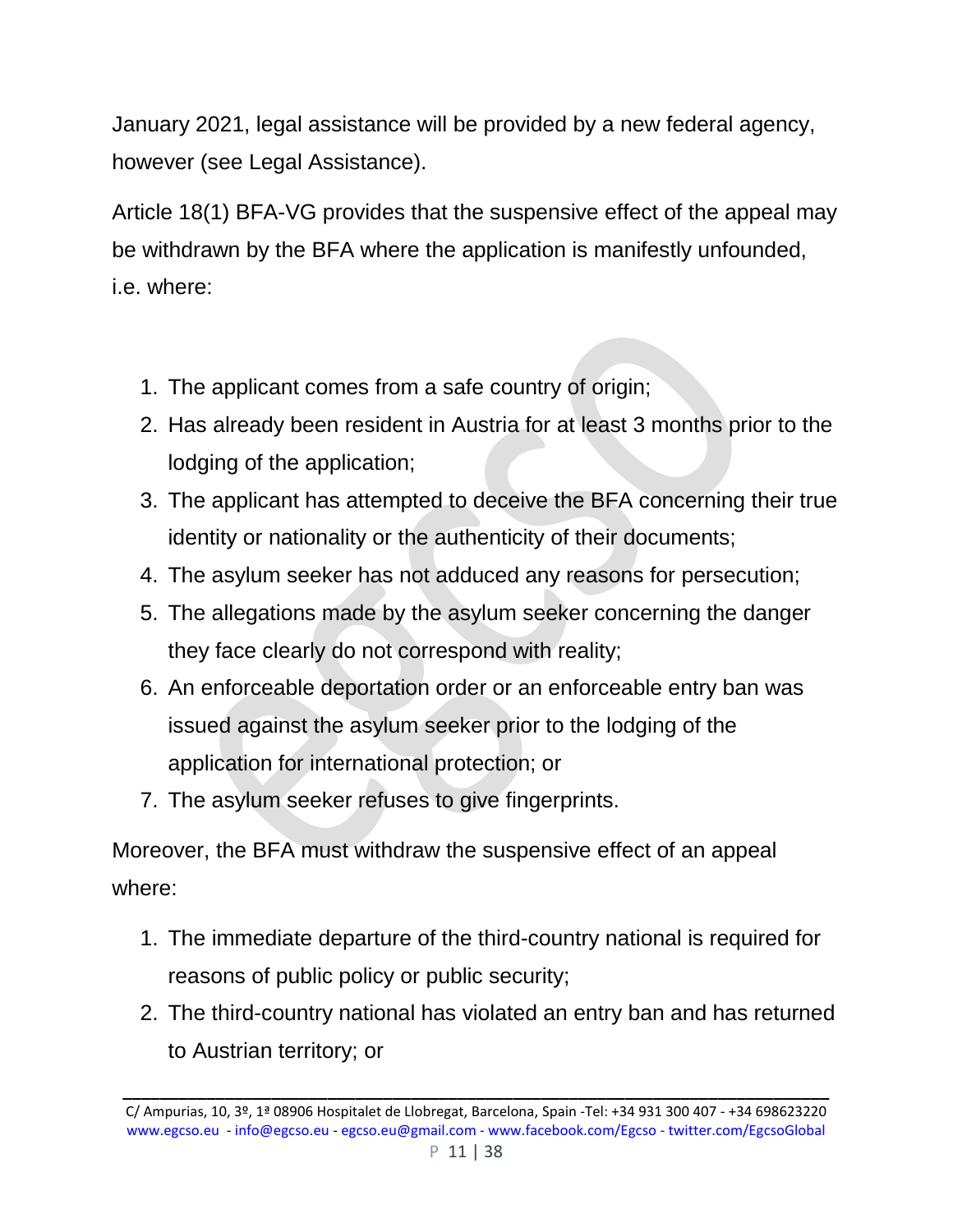3. There is a risk of absconding.

The BVwG must grant automatic suspensive effect within 1 week from the lodging of the appeal, where it assumes that return would expose the concerned person to a real risk of a violation of Articles 2, 3, 8 and 13 ECHR or Protocols 6; or to a serious threat to life or person by reason of indiscriminate violence in situations of conflict in line with Article 15(c) of the recast Qualification Directive. The reasons must be set out in the main complaint.

Appeals against the rejection of an application with suspensive effect have to be ruled by the Court within 8 weeks. The asylum appeal has suspensive effect as long as the case is pending in court.

The BVwG is organised in chambers, each of which is responsible for certain groups of countries. The Court processed 18,760 appeals in 2016, about 20,000 in 2017 and around 24,000 in 2018. The number of appeals pending was 12,497 in 2016, 2017 was 24,516 in 2017, 30,518 in 2018. At the end of 23,142 appeals were pending at second instance.

Following the increase of appeals and backlog of cases at second instance, judges from different fields of law have gradually been assigned to decide upon asylum procedures since 2017; despite their lack of expertise on asylum-related matters. In the first half of 2019, the Federal Administrative Court (BVwG) concluded 10,180 procedures concerning appeals against decisions of the BFA, taking around 11,700 decisions. Out of the 11,700 decisions at second instance, the BVwG dismissed or amended 4,610 decisions and confirmed 5,840 decisions of the BFA. For the year 2020, it

C/ Ampurias, 10, 3º, 1ª 08906 Hospitalet de Llobregat, Barcelona, Spain -Tel: +34 931 300 407 - +34 698623220 [www.egcso.eu](http://www.egcso.eu/) - [info@egcso.eu](mailto:info@egcso.eu) - [egcso.eu@gmail.com -](mailto:egcso.eu@gmail.com%20-) [www.facebook.com/Egcso -](http://www.facebook.com/Egcso%20-%20twitter.com/EgcsoGlobal) twitter.com/EgcsoGlobal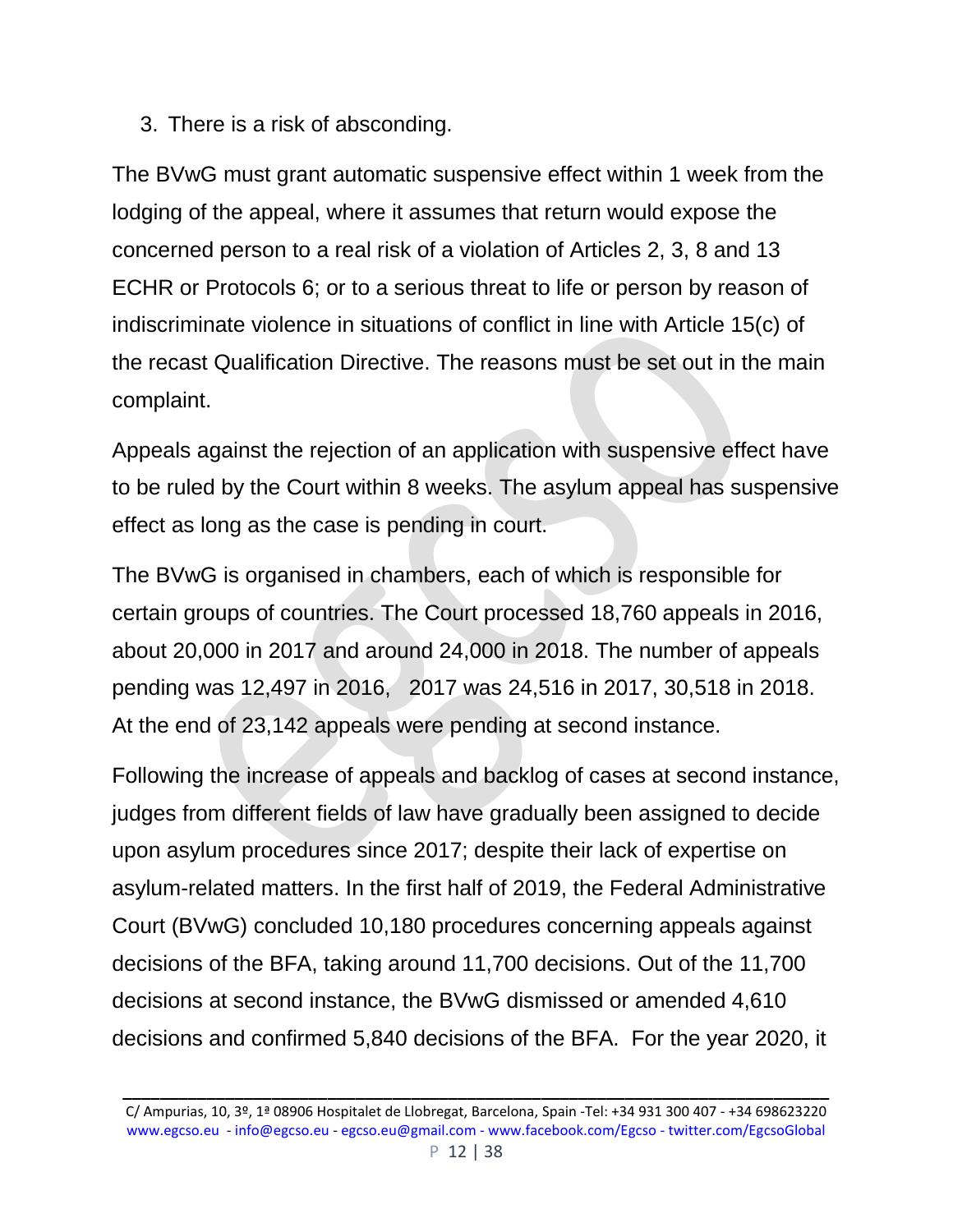is foreseen that 152 out of 236 judges of the BVwG will be assigned to take decision in asylum and alien's law cases.

The BVwG can request another hearing and additional examinations if necessary. Reversely, the BFA-VG also allows for exceptions to a personal hearing on an appeal; i.e. an appeal must not be held if the facts seem to be established from the case file or if it is established that the submission of the applicant does not correspond to the facts.[29] This provision must be read in light of the restrictions on the submission of new facts in the appeal procedure.

The question whether a personal hearing before the BVwG has to take place or not has been brought before the Constitutional Court (VfGH). The Court ruled that not holding a personal hearing in the appeal procedure does not violate Article 47(2) of the EU Charter of Fundamental Rights. Charter rights may be pleaded before the Constitutional Court. The Court stated that Article 41(7) AsylG, is in line with Article 47(2) of the EU Charter if the applicant was heard in the administrative procedure. However, subsequent rulings of the Administrative High Court and the Constitutional Court have conversely specified the obligation of the Administrative Court to conduct a personal hearing. In the case of an Afghan asylum seeker, the Administrative Court had confirmed the first instance decision which found the asylum seeker's application to be lacking credibility due to discrepancies in statements about his age. The Constitutional Court ruled that, by deciding without a personal hearing, the Administrative Court had violated the right laid down in Article 47(2) of the EU Charter. Two rulings to

C/ Ampurias, 10, 3º, 1ª 08906 Hospitalet de Llobregat, Barcelona, Spain -Tel: +34 931 300 407 - +34 698623220 [www.egcso.eu](http://www.egcso.eu/) - [info@egcso.eu](mailto:info@egcso.eu) - [egcso.eu@gmail.com -](mailto:egcso.eu@gmail.com%20-) [www.facebook.com/Egcso -](http://www.facebook.com/Egcso%20-%20twitter.com/EgcsoGlobal) twitter.com/EgcsoGlobal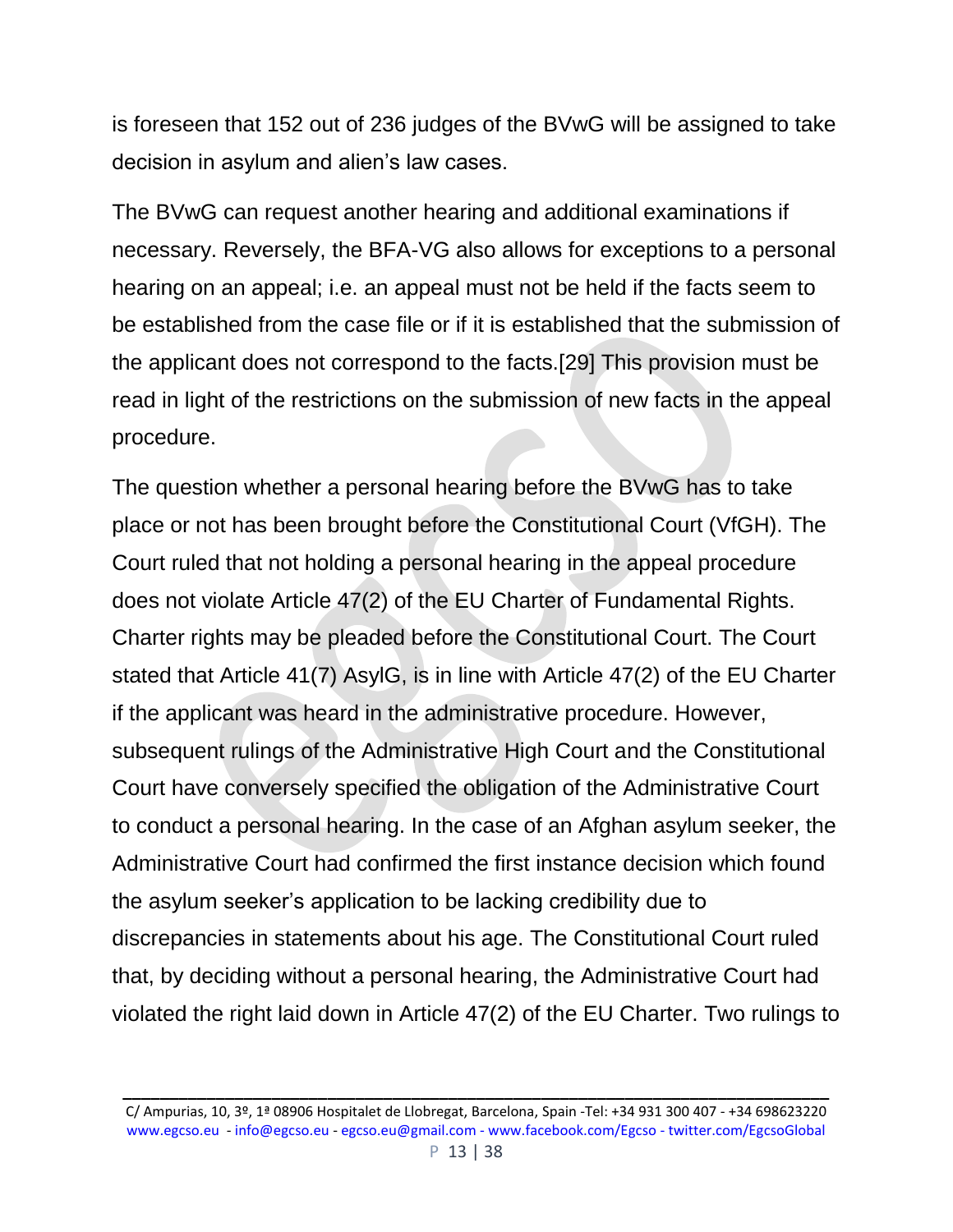the same effect were delivered by the Constitutional Court in September 2014.

The Administrative High Court has specified that all relevant facts have to be assessed by the determining authority and have to be up to date at the time of the decision of the court. It further stated that it was not necessary to explicitly request an oral hearing if the facts were not sufficiently clear or if the statements of the applicant in his or her appeal contradicted the statements taken by the first instance authority.

The possible outcome of an appeal can be the granting of a status, the refusal of a status, or a referral by the BVwG back to the BFA for further investigations and a re-examination of the case. Hearings at the Court are public, but the public may be excluded on certain grounds. Decisions of the BVwG are published on the legal information website of the Federal Chancellery.

As regards the average processing time for the appeal body to make a decision, the Ministry of Justice indicated that, in 2019, 33% of appeals challenging decisions of the BFA were concluded within 6 months, while 67% took longer than 6 months. Further details on these statistics are not available.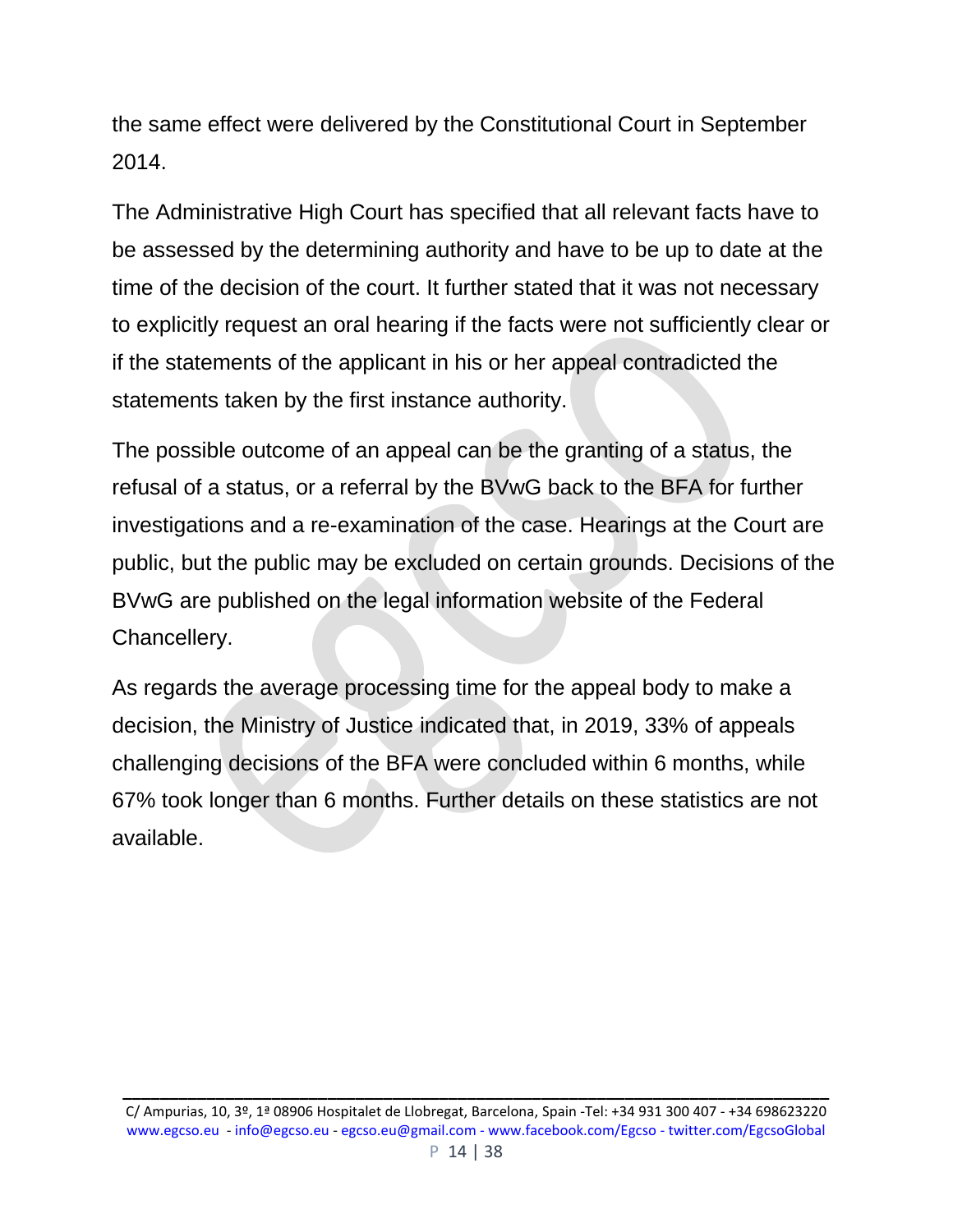### **Onward appeal before the VwGH**

Decisions of the BVwG may be appealed before the VwGH. The eligibility to appeal to the VwGH is determined by the BVwG, but in case the Administrative Court declares a regular revision as inadmissible, the asylum seeker may lodge an "extraordinary" revision. For that purpose, the applicant may submit a request for free legal assistance as well as for the suspensive effect of the complaint.

Out of 775 revisions conducted in the first half of 2019, 26 were regular revisions and 749 were extraordinary revisions. Out of the 26 regular revisions, 16 were requested by the determining authority and 10 by applicants. Out of the 749 extraordinary revisions, 105 were requested the determining authority and 644 by applicants.

In 2017, the government had announced further restrictions in the asylum procedure, including the abolition of the onward appeal ("extraordinary revision") before the Administrative High Court. This had been criticised by the Federal Administrative Court and Constitutional Court as an undue departure from uniform rule of law standards in a particularly sensitive human rights area. No further proposals have been presented by the interim government as of end of 2019, nor by the newly formed government of the ÖVP/Greens coalition in early 2020.

In case the asylum applicant seeks to challenge the decision in front of the BVwG and if he or she claims it is violating a constitutional right, he or she can lodge an within 6 weeks, after the ruling of the Federal Administrative Court has become final. Asylum seekers are informed of the possibility to

C/ Ampurias, 10, 3º, 1ª 08906 Hospitalet de Llobregat, Barcelona, Spain -Tel: +34 931 300 407 - +34 698623220 [www.egcso.eu](http://www.egcso.eu/) - [info@egcso.eu](mailto:info@egcso.eu) - [egcso.eu@gmail.com -](mailto:egcso.eu@gmail.com%20-) [www.facebook.com/Egcso -](http://www.facebook.com/Egcso%20-%20twitter.com/EgcsoGlobal) twitter.com/EgcsoGlobal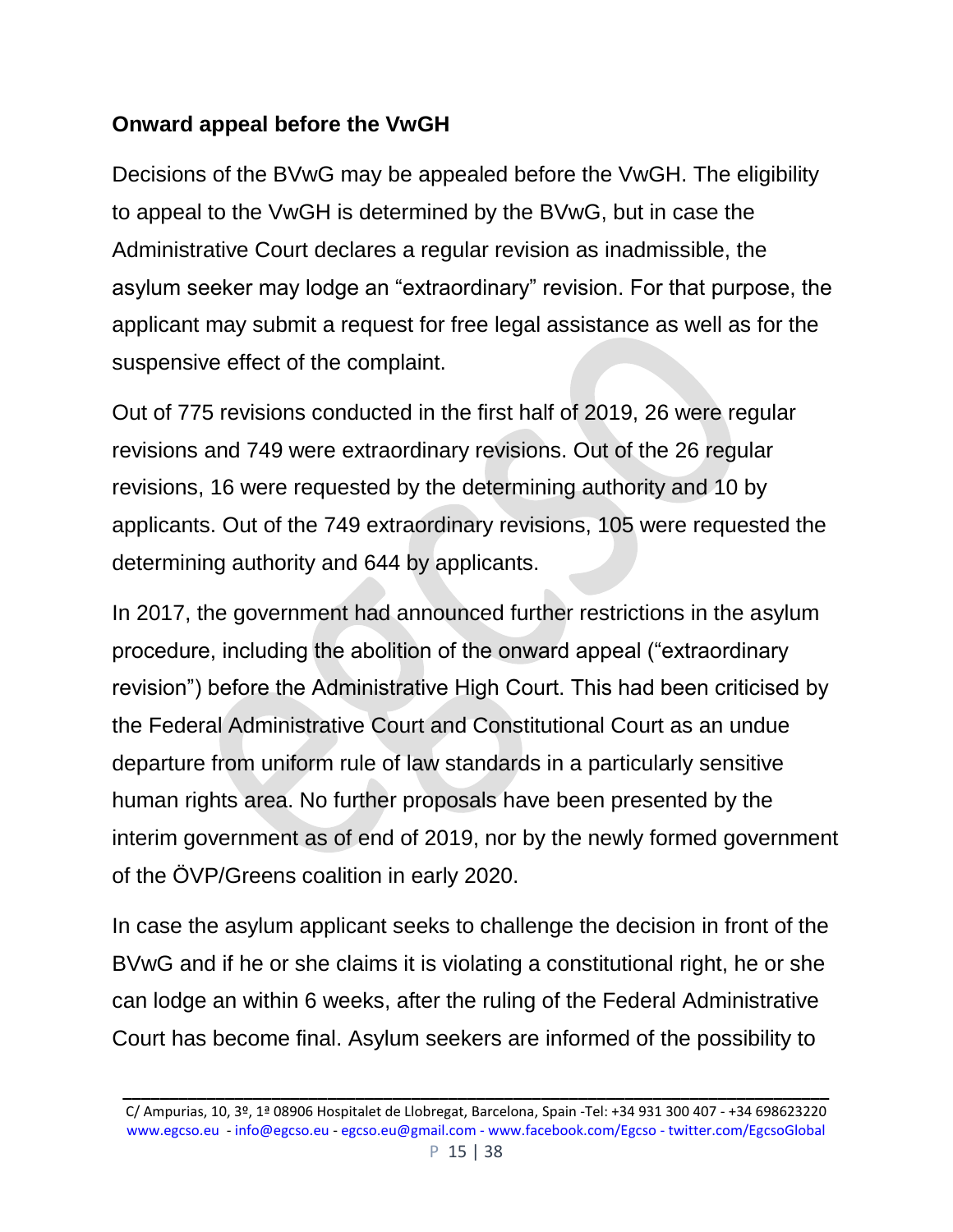address a complaint to the Constitutional Court in writing and this information is translated in a language the asylum seeker understands. In that context, it has to be mentioned that the ECHR is part of Austria's constitutional law. Therefore the risk of violation of Articles 2, 3 or 8 ECHR can be challenged in front of the Constitutional Court, while the rejection of an application for international protection does not fall under the Court's competence. The appeal does not have automatic suspensive effect, however. Around 75 decisions of the BVwG, in which the decision was considered arbitrary, have been ruled unlawful by the Constitutional Court in 2019.

Asylum seekers face difficulties to access constitutional appeals as the payment of a fee of €240 is required to that end. Furthermore, asylum seekers are not heard in person before the Constitutional Court, which rather requests written statements from the BVwG.

#### **Legal assistance**

#### **Legal assistance at first instance**

In June 2019, the Austrian Parliament adopted a law establishing a Federal Agency for Care and Support Services (Bundesagentur für Betreuungsund Unterstützungsleistungen, BBU GmbH) which will be in charge inter alia of providing legal assistance to asylum seekers at first and second instance as of 1 January 2021. The new law has been criticised by several organisations, as it raises concerns over the risk of arbitrary access to free

C/ Ampurias, 10, 3º, 1ª 08906 Hospitalet de Llobregat, Barcelona, Spain -Tel: +34 931 300 407 - +34 698623220 [www.egcso.eu](http://www.egcso.eu/) - [info@egcso.eu](mailto:info@egcso.eu) - [egcso.eu@gmail.com -](mailto:egcso.eu@gmail.com%20-) [www.facebook.com/Egcso -](http://www.facebook.com/Egcso%20-%20twitter.com/EgcsoGlobal) twitter.com/EgcsoGlobal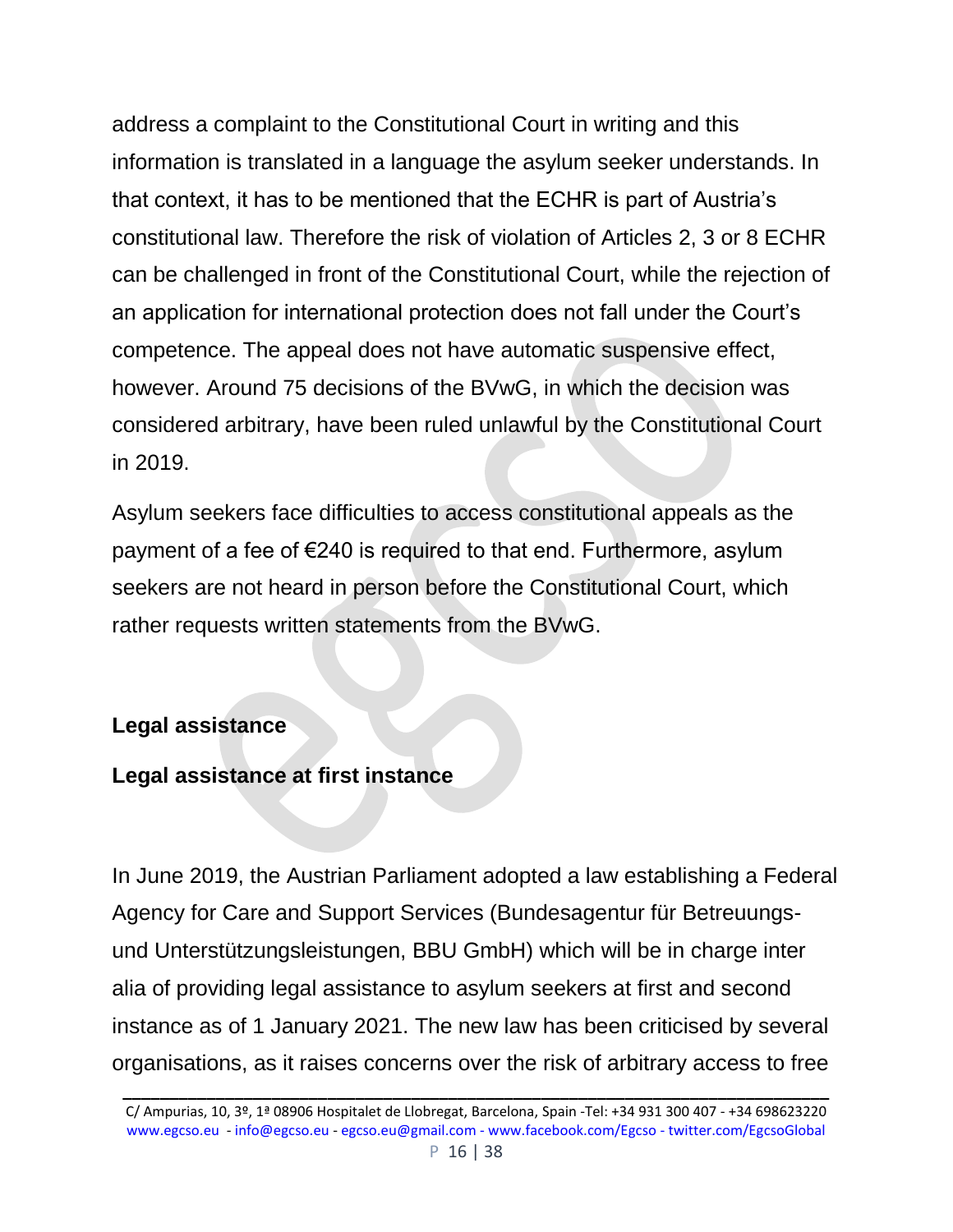legal assistance. In its Legal note on the Austrian law, ECRE demonstrated that while access to legal assistance at first instance was the general rule under the previous Article 49(1) BFA-VG, it becomes the exception under the new law. Legal assistance at first instance shall now only be provided according to the "available possibilities", and does not constitute a right, except in specific cases listed in the Asylum Act. In other words, access to free legal assistance at first instance is only granted when existing resources are available (e.g. staff and funding), and is not a right for all.

Moreover, the reform introduces a new threshold which grants the asylum applicant the right to free legal assistance by the Agency only if an appointment - during which the applicant exercises his or her right to be heard - is scheduled within 72 hours (3 days) after having been notified by the BFA of the intention to reject the asylum application. This means that, if the BFA grants the asylum applicant the right to be heard at a later stage (e.g. in 4 or 5 days), free legal assistance by the Agency will only be available if resources so allow. Consequently, there is a risk of arbitrary access to free legal assistance at first instance which will largely depend on the BFA's goodwill allowing the asylum applicant to be heard in due time.

Until the BBU is established, asylum seekers are offered free legal assistance at the branch offices of the BFA. However, in practice, this access is limited and largely depends on available resources and staff. Asylum seekers further have to travel to the BFA on their own, which means that the costs of transportation are not covered. The long distances between the accommodation centres and the branch offices of the BFA are

C/ Ampurias, 10, 3º, 1ª 08906 Hospitalet de Llobregat, Barcelona, Spain -Tel: +34 931 300 407 - +34 698623220 [www.egcso.eu](http://www.egcso.eu/) - [info@egcso.eu](mailto:info@egcso.eu) - [egcso.eu@gmail.com -](mailto:egcso.eu@gmail.com%20-) [www.facebook.com/Egcso -](http://www.facebook.com/Egcso%20-%20twitter.com/EgcsoGlobal) twitter.com/EgcsoGlobal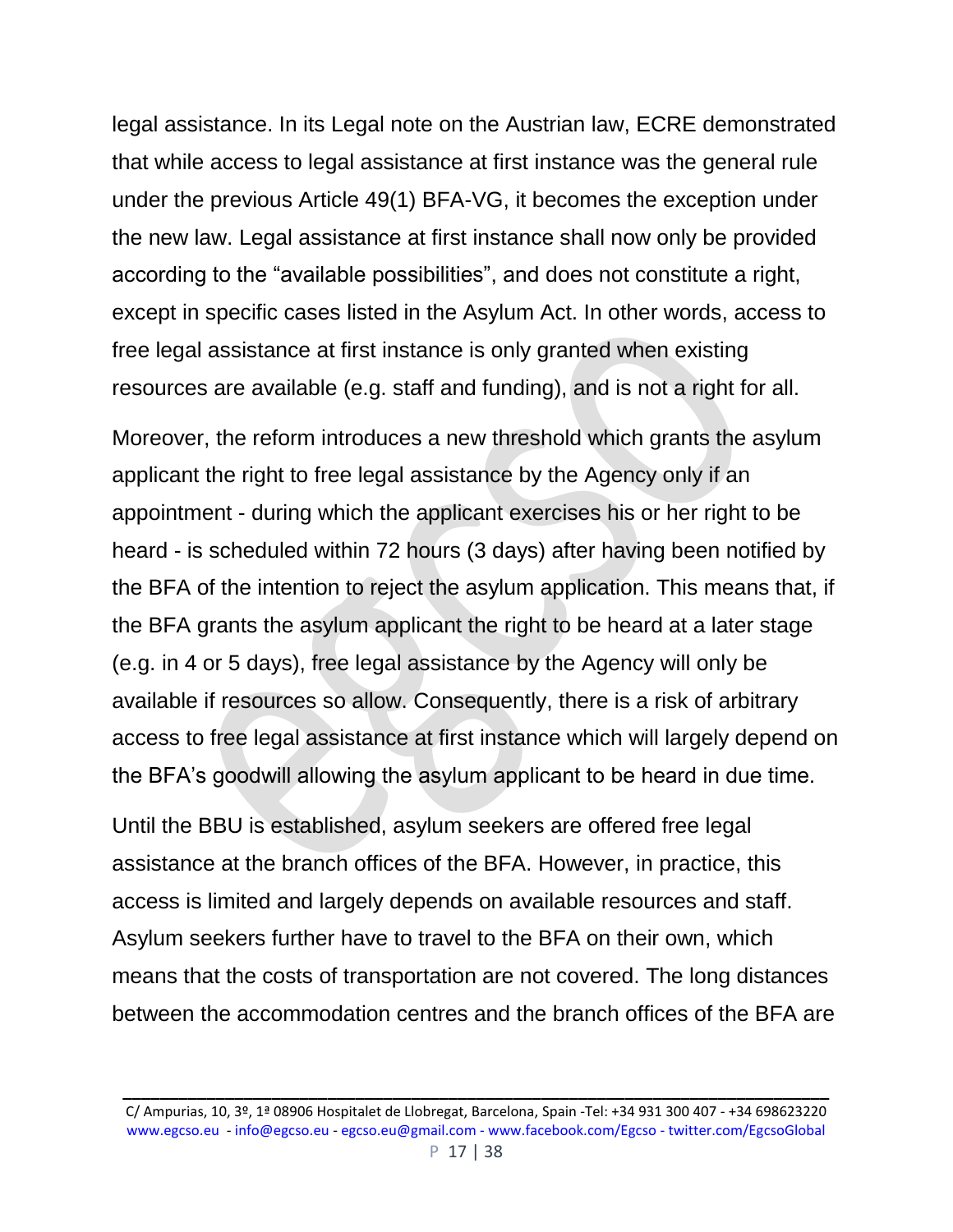a further obstacle to the effective access to free legal assistance at first instance.

At the time of writing, legal advice is still funded by the Asylum, Migration and Integration Fund (AMIF) and co-funded by the Ministry of Interior. One association, Verein Menschenrechte Österreich (VMÖ), covers legal advice in 6 out of 18 BFA branch offices and also offers counselling at its offices in the federal states. In Styria, Caritas has a contract to provide legal advice as well. Updated Information on the number of consultation hours funded are not available.

While the current legal aid system will stay in place until the Federal Agency takes over the responsibility of providing legal assistance (i.e. on 1 January 2021); the Government officially cancelled on 28 February 2020 the extension of the contracts with the NGOs currently providing legal assistance.[42] As of 2021, these organisations will thus no longer receive funding for the purpose of legal assistance, which has been heavily criticised by civil society organisations.

It should be noted, however, that the current legal aid-system does not meet the needs of asylum seekers. VMÖ, which currently receives most of the funding for legal assistance in the first instance procedure,[43] has been criticised for not being very helpful nor committed to the protection of the rights of asylum seekers due to its cooperation with the Ministry of Interior.[44]

Legal advisers are usually not present during interviews at first instance, except where they are authorised by the asylum seeker for legal

C/ Ampurias, 10, 3º, 1ª 08906 Hospitalet de Llobregat, Barcelona, Spain -Tel: +34 931 300 407 - +34 698623220 [www.egcso.eu](http://www.egcso.eu/) - [info@egcso.eu](mailto:info@egcso.eu) - [egcso.eu@gmail.com -](mailto:egcso.eu@gmail.com%20-) [www.facebook.com/Egcso -](http://www.facebook.com/Egcso%20-%20twitter.com/EgcsoGlobal) twitter.com/EgcsoGlobal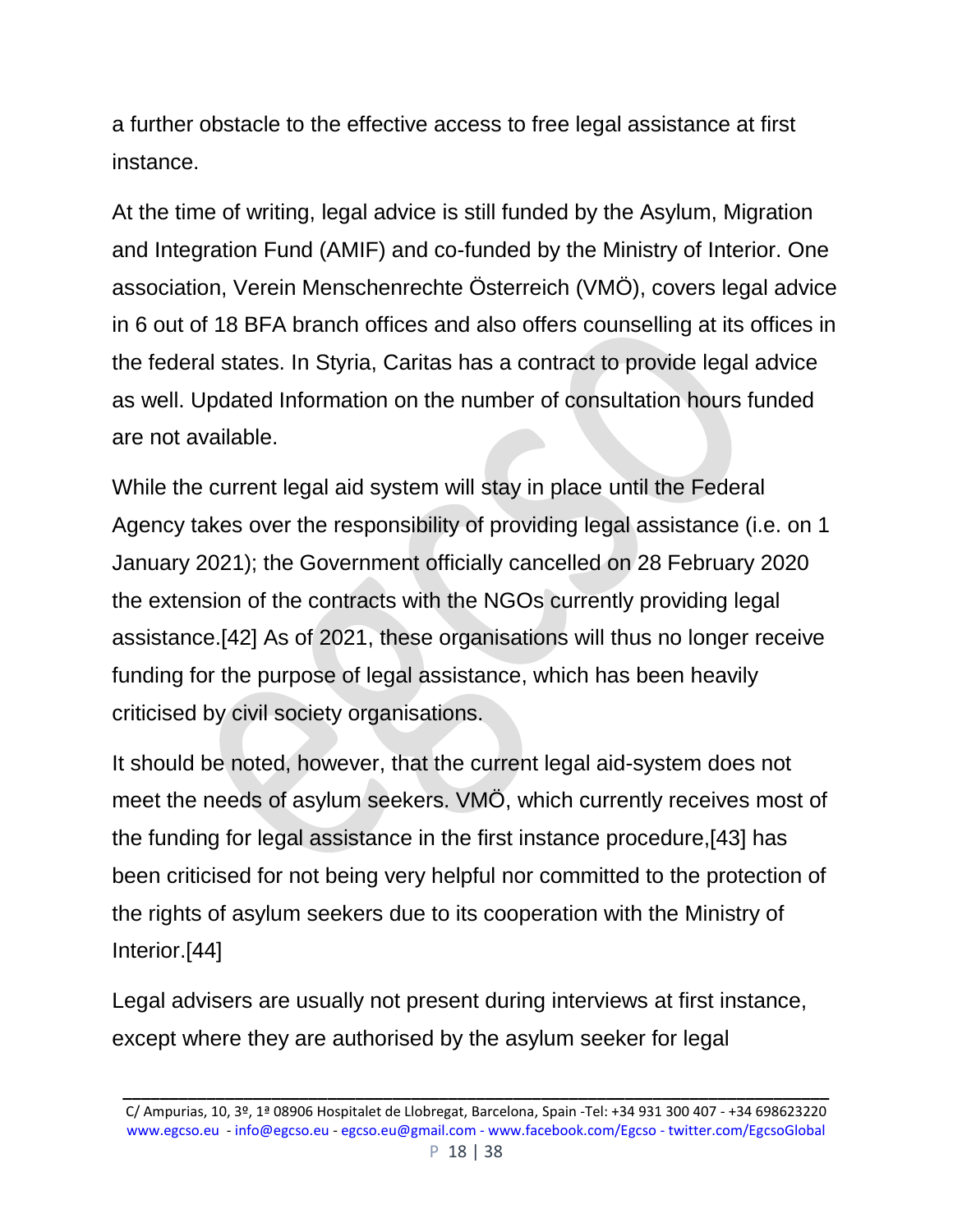representation. According to the information available to Asylkoordination, legal advisers of VMÖ do not accept to act as legal representatives before the BFA due to a strict interpretation of the contract with the government. Only other organisations or lawyers act as legal representatives for asylum seekers during interviews. Representatives from VMÖ further explained to OHCHR that their role is to "uphold the rule of law and not necessarily to be the defender or the advocate of the migrant, who often do not help themselves."

#### **Legal assistance in appeals**

The system of free legal aid for the appeal stage was introduced by amendment of the Asylum Act in 2011 and entered into effect on 1 October 2011.[46] Thus, in the current system, when an application for international protection is rejected, a legal adviser is assigned to the asylum applicant by the determining authority. Two organisations, ARGE Rechtsberatung (Diakonie and Volkshilfe) and Verein Menschenrechte Österreich, are contracted by the Ministry of Justice to provide free legal aid at appeal stage. Asylum applicants may also decide to contact an NGO offering free legal advice to asylum applicants, however.

The tasks of these organisations are laid down in law and entail the obligation to provide advice in case of dismissal of the application. Legal advisers shall be present at hearings before the Administrative Court if the asylum seeker so request.[47] Asylum seekers should be able to make effective use of their right to legal advice, in accordance with procedural

C/ Ampurias, 10, 3º, 1ª 08906 Hospitalet de Llobregat, Barcelona, Spain -Tel: +34 931 300 407 - +34 698623220 [www.egcso.eu](http://www.egcso.eu/) - [info@egcso.eu](mailto:info@egcso.eu) - [egcso.eu@gmail.com -](mailto:egcso.eu@gmail.com%20-) [www.facebook.com/Egcso -](http://www.facebook.com/Egcso%20-%20twitter.com/EgcsoGlobal) twitter.com/EgcsoGlobal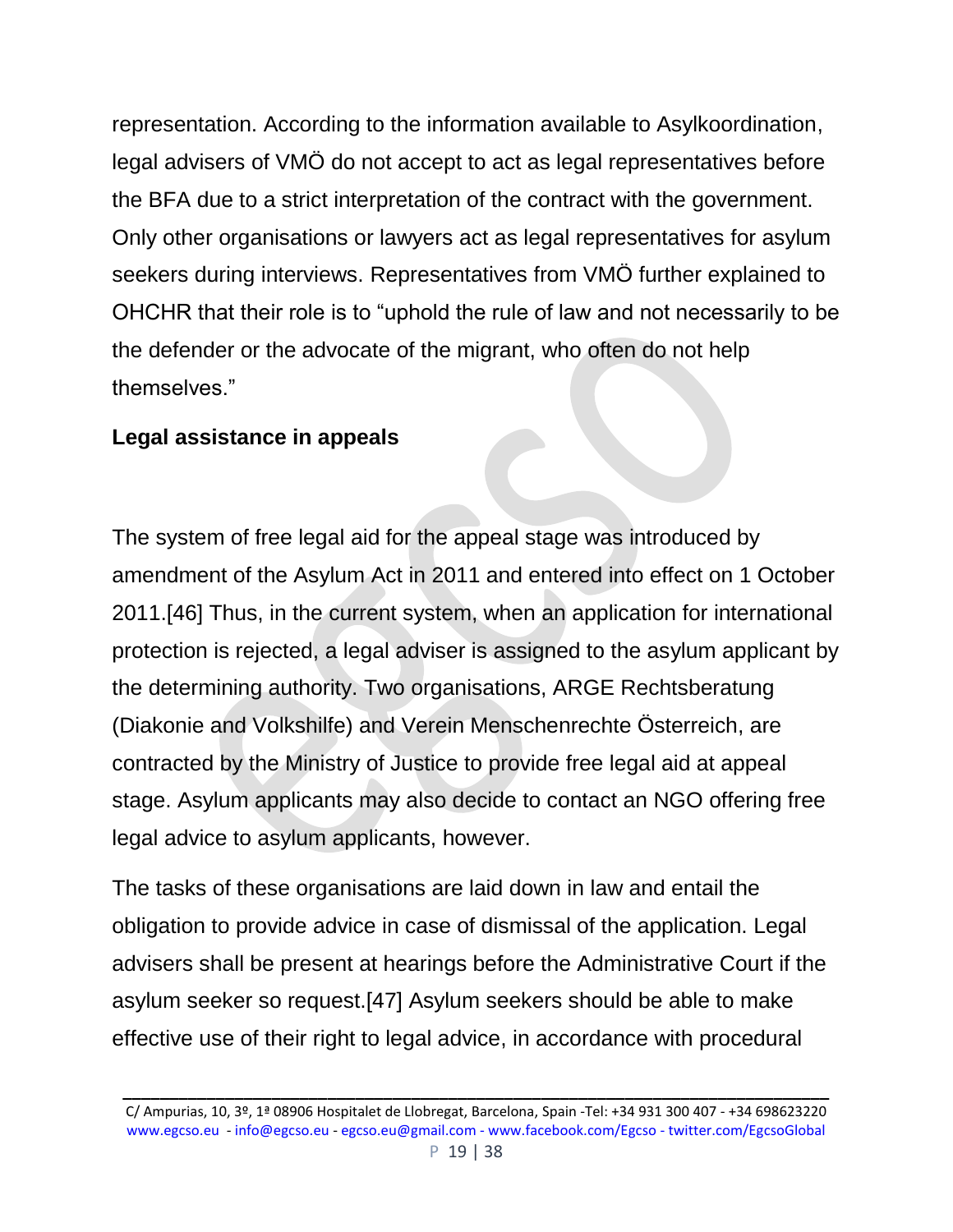guarantees, EU law and in line with the jurisprudence of the Higher Administrative Court.

Although the role of the legal adviser in such a hearing was unclear following the 2015 amendment, the Constitutional Court clarified on 9 March 2016 that legal advisers who are summoned to the hearing at the Court have to represent the asylum seekers before the Court, if applicants so requests.[49] Since 1 October 2016, the wording of Article 52 BFA-VG is as follows: "at their request, they shall also represent the foreigners or asylum seekers concerned in the proceedings, including at a hearing." As already mentioned, asylum seekers may also decide to be represented by NGOs or to pay themselves for a private lawyer.

Financial compensation for legal assistance ordered by decree is insufficient. The NGO Diakonie Flüchtlingsdienst as part of ARGE Rechtsberatung (one of two legal counselling providers contracted by the Ministry of Interior) reported in April 2019 that - due to the low refunding rates – it had to add in around  $\epsilon$  860.000 from its own budget.

Legal advisers do not need to be lawyers or experienced in refugee and asylum law. Three years of practical experience in immigration law is a sufficient qualification for persons with a University degree other than law, while five years of practical experience in immigration law suffices for persons without a University degree. Pursuant to § 13 BBU-G, the same qualification criteria are to be applied for legal counsellors under the future regime of state-led legal counselling. Legal advisers have to decide whether to help asylum seekers to write an individual appeal (which must

C/ Ampurias, 10, 3º, 1ª 08906 Hospitalet de Llobregat, Barcelona, Spain -Tel: +34 931 300 407 - +34 698623220 [www.egcso.eu](http://www.egcso.eu/) - [info@egcso.eu](mailto:info@egcso.eu) - [egcso.eu@gmail.com -](mailto:egcso.eu@gmail.com%20-) [www.facebook.com/Egcso -](http://www.facebook.com/Egcso%20-%20twitter.com/EgcsoGlobal) twitter.com/EgcsoGlobal P 20 | 38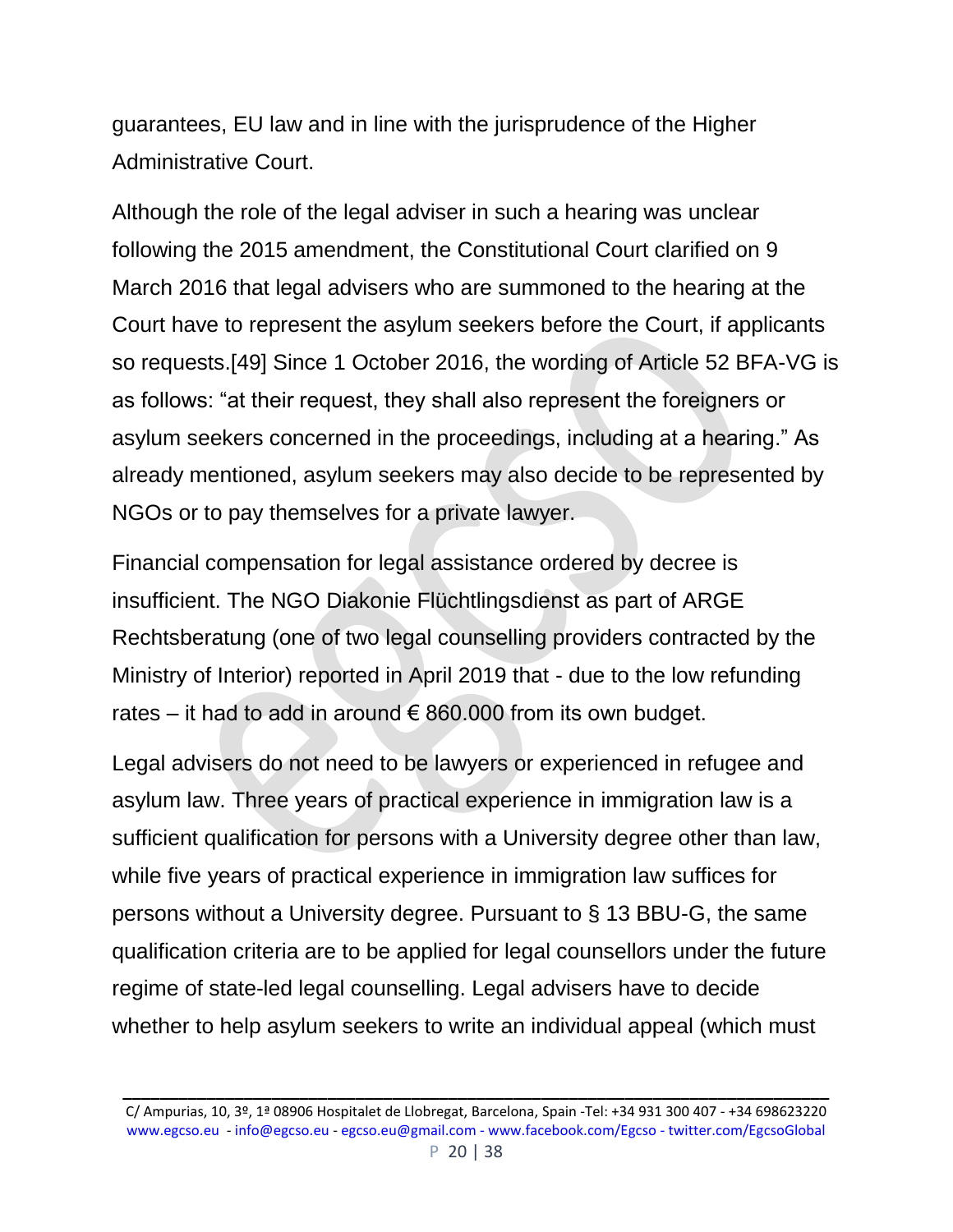be written in German) and assist them with regard to all procedural requests of the appeal procedure.

As already mentioned, two organisations, ARGE Rechtsberatung (Diakonie and Volkshilfe) and VMÖ, are contracted by the Ministry of Justice to provide free legal assistance at second instance. VMÖ's independence and the quality of its services has been questioned by many Austrian NGOs working in the field, including public officials. Asylum seekers have no choice as to which organisation will be responsible for providing legal assistance to them. Joachim Stern reports the findings of a short evaluation of decisions of the BVwG in the case law database between 1 April 2014 and 1 April 2016. The evaluation found 139 procedures before the Court with legal representation of the asylum seekers by ARGE Rechtsberatung and 4 cases with legal representation by VMÖ. This evaluation shows that asylum seekers who are entitled to receive legal advice by VMÖ are in most cases not represented by this organisation.

Since 2017, however, NGOs observed minor improvements in the legal aid system. A persistent issue, however, relates to the fact that the contract between the government and the service providers VMÖ and ARGE Rechtsberatung does not foresee criteria quality standards for legal aid. Thus, it is often criticised that the quality of the provision of legal aid by VMÖ differs very much depending on the individual counsellor. The Federal Chancellery evaluated several appeals prepared by the VMÖ. One of the appeals monitored concerned an 18-years-old Afghan. As reported by the media, the appeal against his deportation to Afghanistan only contained three lines drafted in poor German. In February 2020, the government

C/ Ampurias, 10, 3º, 1ª 08906 Hospitalet de Llobregat, Barcelona, Spain -Tel: +34 931 300 407 - +34 698623220 [www.egcso.eu](http://www.egcso.eu/) - [info@egcso.eu](mailto:info@egcso.eu) - [egcso.eu@gmail.com -](mailto:egcso.eu@gmail.com%20-) [www.facebook.com/Egcso -](http://www.facebook.com/Egcso%20-%20twitter.com/EgcsoGlobal) twitter.com/EgcsoGlobal P 21 | 38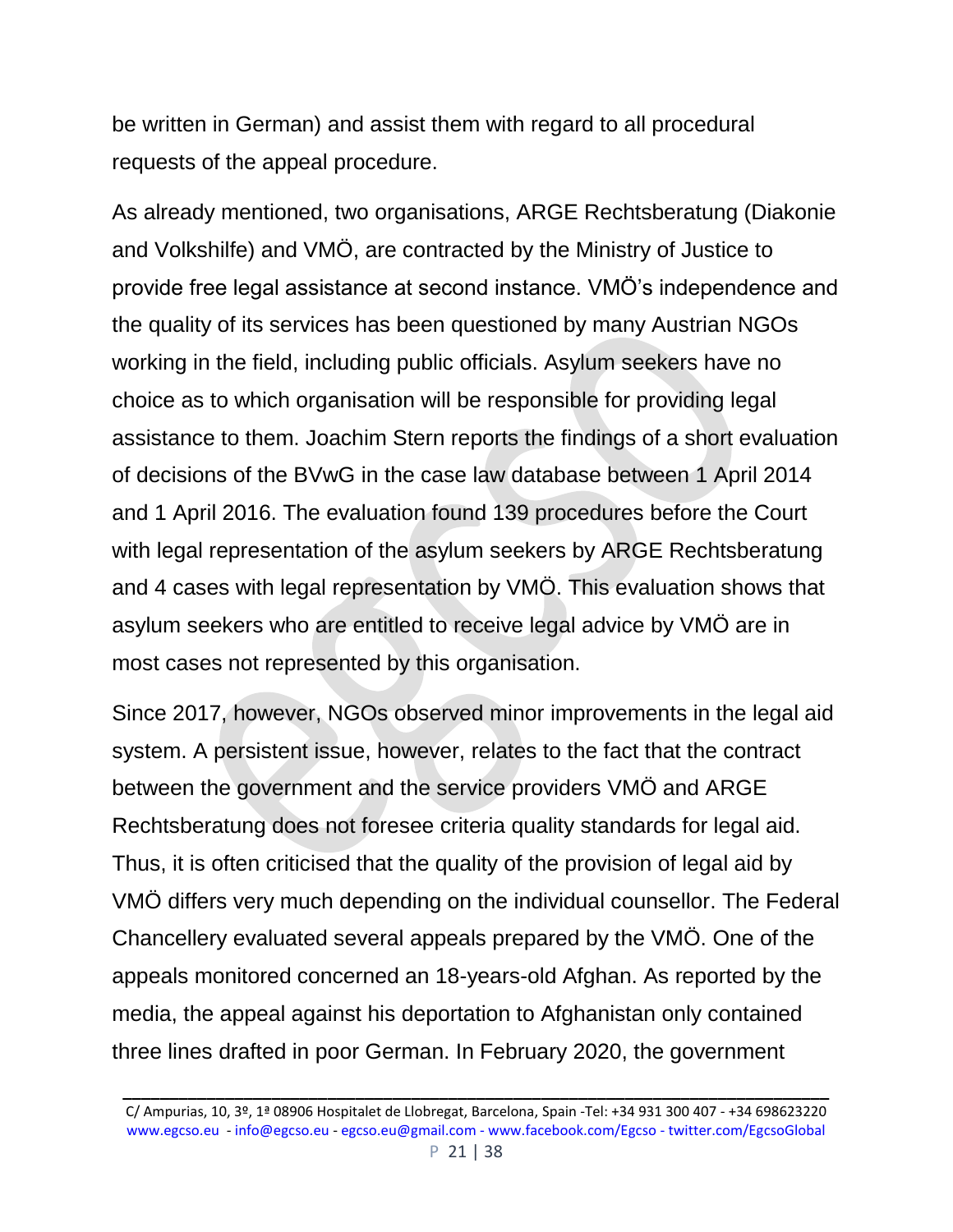officially cancelled its contracts with NGOs providing legal assistance as of 2021, meaning that there will be no more funding provided to them for the purpose of legal assistance. The lack of funding will thus inevitably affect the activities of the relevant NGOs and raises serious concerns as regards the quality of legal assistance that will be provided to asylum seekers as of 2021.

It appears that complaints as regards the poor quality of appeals resulted in an improvement of the provision of legal assistance by VMÖ; i.e. argumentation has improved. However, quality of legal aid largely depends on the counsellor involved and there is still a lack of trust of asylum-seekers and volunteers' vis-a-vis VMÖ. Applicants reported to asylkoordination and other NGOs that in some cases VMÖ refused to provide assistance to applicants' willing to lodge an appeal, arguing that it would not make sense. The applicants were offered the possibility to write an appeal by themselves instead. It was also reported that in the second half of 2019 the average quality of appeals written by VMÖ slightly improved. However, the quality of the appeal written depends very much on the motivation of the legal counsellor involved. Thus some applicants continue to seek for legal assistance from other NGOs or other lawyers. Moreover, it should be noted that VMÖ tends to reduce the provision of legal assistance in certain circumstances, in particular when it comes to appealing a dismissal of refugee status when the person received subsidiary protection status as well as for appeals against detention orders.

One project run by Caritas Austria offers assistance during the hearing before the Federal Administrative Court, but this resource is limited and

C/ Ampurias, 10, 3º, 1ª 08906 Hospitalet de Llobregat, Barcelona, Spain -Tel: +34 931 300 407 - +34 698623220 [www.egcso.eu](http://www.egcso.eu/) - [info@egcso.eu](mailto:info@egcso.eu) - [egcso.eu@gmail.com -](mailto:egcso.eu@gmail.com%20-) [www.facebook.com/Egcso -](http://www.facebook.com/Egcso%20-%20twitter.com/EgcsoGlobal) twitter.com/EgcsoGlobal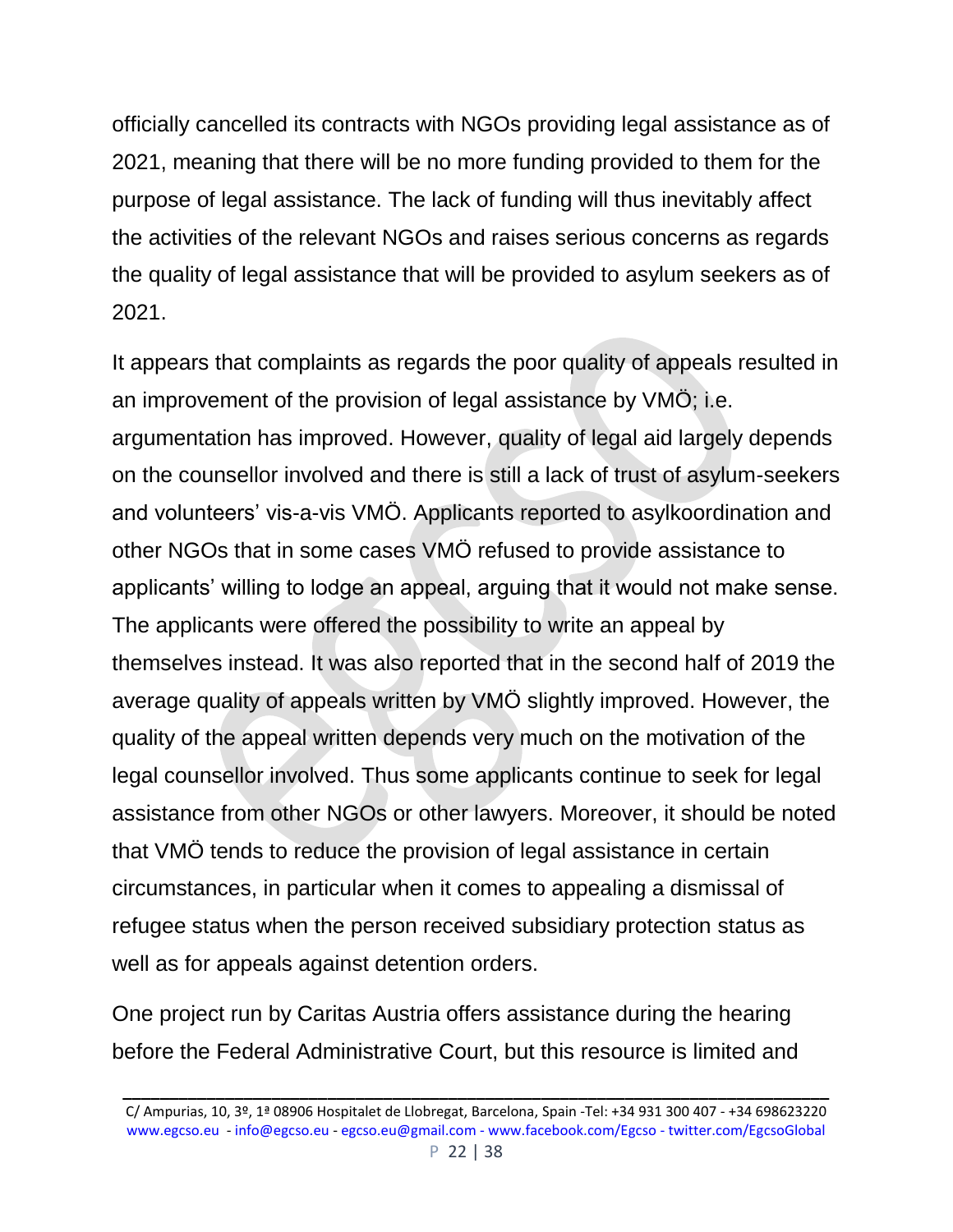therefore only a certain number of cases can be assisted. AMIF funding for the period 2017-2019 was not granted any longer but the project continues on a smaller scale with alternative funding. At the time of writing, it was unclear whether the project will continue throughout 2021.

Besides this free legal advice funded by the state, NGOs help asylum seekers lodging appeals and submitting written statements, accompany them to personal hearings at the Federal Administrative Court and may act as legal representatives. NGOs cannot represent asylum seekers before the Constitutional Court or the Administrative High Court, as this can only be done by an attorney-at-law.

A "merits test" is not foreseen with regard to legal assistance at the appeal stage. Legal assistance free of charge is provided in case of the rejection of a subsequent asylum application on res judicata grounds too. The Constitutional Court and the Administrative High Court apply a merits test and tend to refuse free legal aid, if the case has little chance of succeeding. The BBU-G introduces a worrying change in this regard, however. The law only includes an obligation to inform applicants of the prospects of success of their appeal without stipulating any consequences. However, the approach suggested by the impact assessment of the law, if applied in practice by the Federal Agency, is extremely problematic. Whereas the recast APD does not specify which other authorities could be considered competent to apply a merits test, entrusting the Federal Agency with that task will create an obvious conflict of interest. Moreover, where another authority than a court or tribunal carries out a merits test, the applicant must have the right to an effective remedy before a court or tribunal against

C/ Ampurias, 10, 3º, 1ª 08906 Hospitalet de Llobregat, Barcelona, Spain -Tel: +34 931 300 407 - +34 698623220 [www.egcso.eu](http://www.egcso.eu/) - [info@egcso.eu](mailto:info@egcso.eu) - [egcso.eu@gmail.com -](mailto:egcso.eu@gmail.com%20-) [www.facebook.com/Egcso -](http://www.facebook.com/Egcso%20-%20twitter.com/EgcsoGlobal) twitter.com/EgcsoGlobal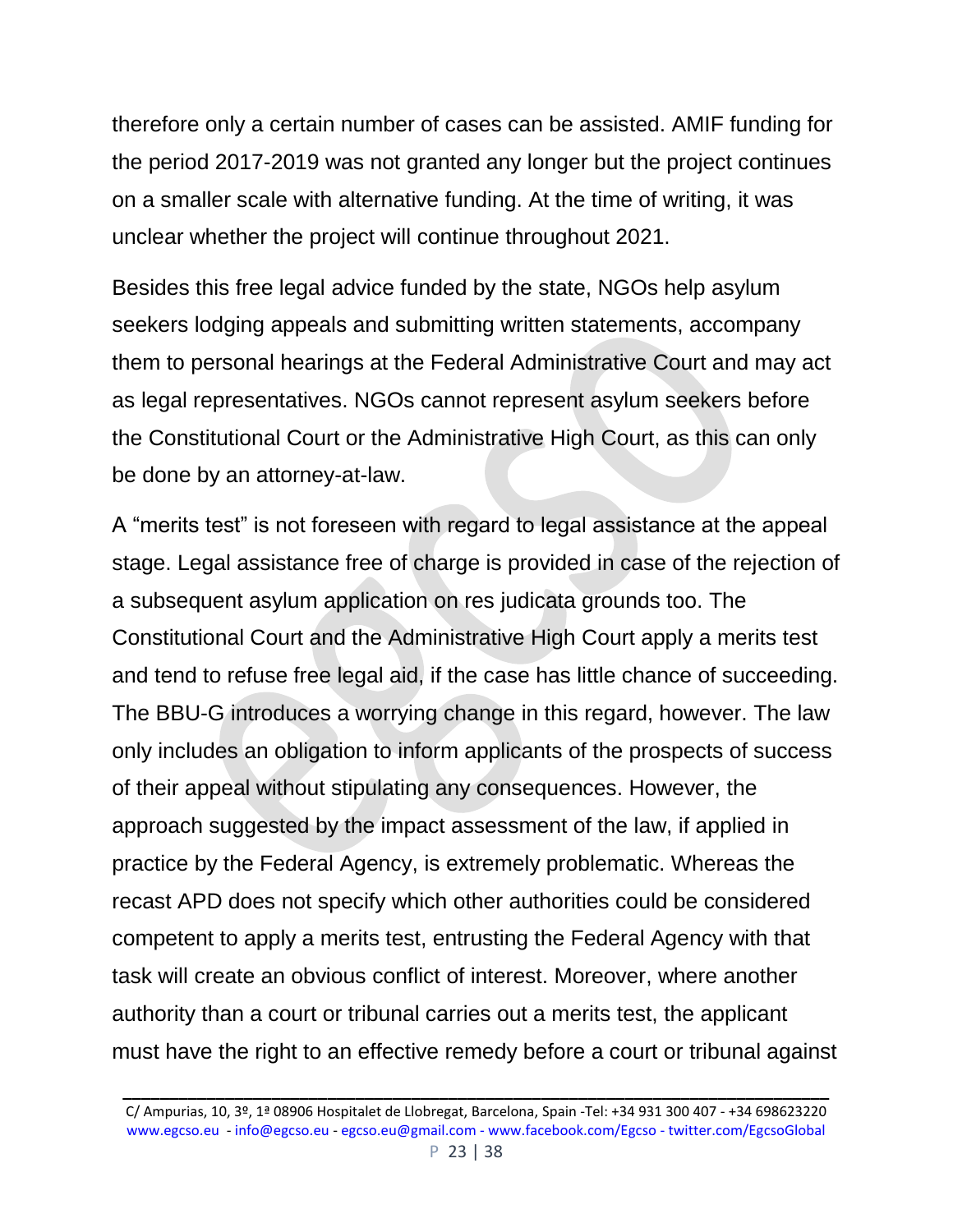that decision, according to Article 20(3) recast Asylum Procedures Directive. If in practice the Federal Agency were to refuse free legal assistance and representation on that basis without the applicant having an effective opportunity to challenge that decision before a court or tribunal, there would be a clear breach of the recast Asylum Procedures Directive.

Overall, the Austrian law of June 2019 introduced drastic changes with regard to the provision of legal assistance at second instance. It explicitly foresees that it will be provided by the BBU-GmbH as of 2021. As explained by several commentators, the establishment of the Federal Agency raises concerns with regard to the right to an effective remedy because one of its key components - namely the access to free legal assistance – could be affected by the potential conflict between the appointed legal advisers' and asylum seekers' interests. Similarly, the significant influence granted to the Ministry of Interior over the functioning and the role of the BBU GmbH (e.g. appointing the CEO of the BBU GmbH or designing the work plan and guidelines of the BBU GmbH etc.) raises serious concerns over lack of independence, subsequently raising a risk of violation of the right to an effective remedy. Moreover, there are no provisions in the law which allow or indicate the contribution of nongovernmental actors, external service providers or welfare organisations which could supplement, monitor or intervene in the role and the powers of the Agency. The Austrian Government has therefore created what has been described by both UNHCR and Diakonie Austria as a "black box", which is steered mainly by the Ministry of Interior. All external actors are prevented from intervening to potentially correct mistakes or erroneous

C/ Ampurias, 10, 3º, 1ª 08906 Hospitalet de Llobregat, Barcelona, Spain -Tel: +34 931 300 407 - +34 698623220 [www.egcso.eu](http://www.egcso.eu/) - [info@egcso.eu](mailto:info@egcso.eu) - [egcso.eu@gmail.com -](mailto:egcso.eu@gmail.com%20-) [www.facebook.com/Egcso -](http://www.facebook.com/Egcso%20-%20twitter.com/EgcsoGlobal) twitter.com/EgcsoGlobal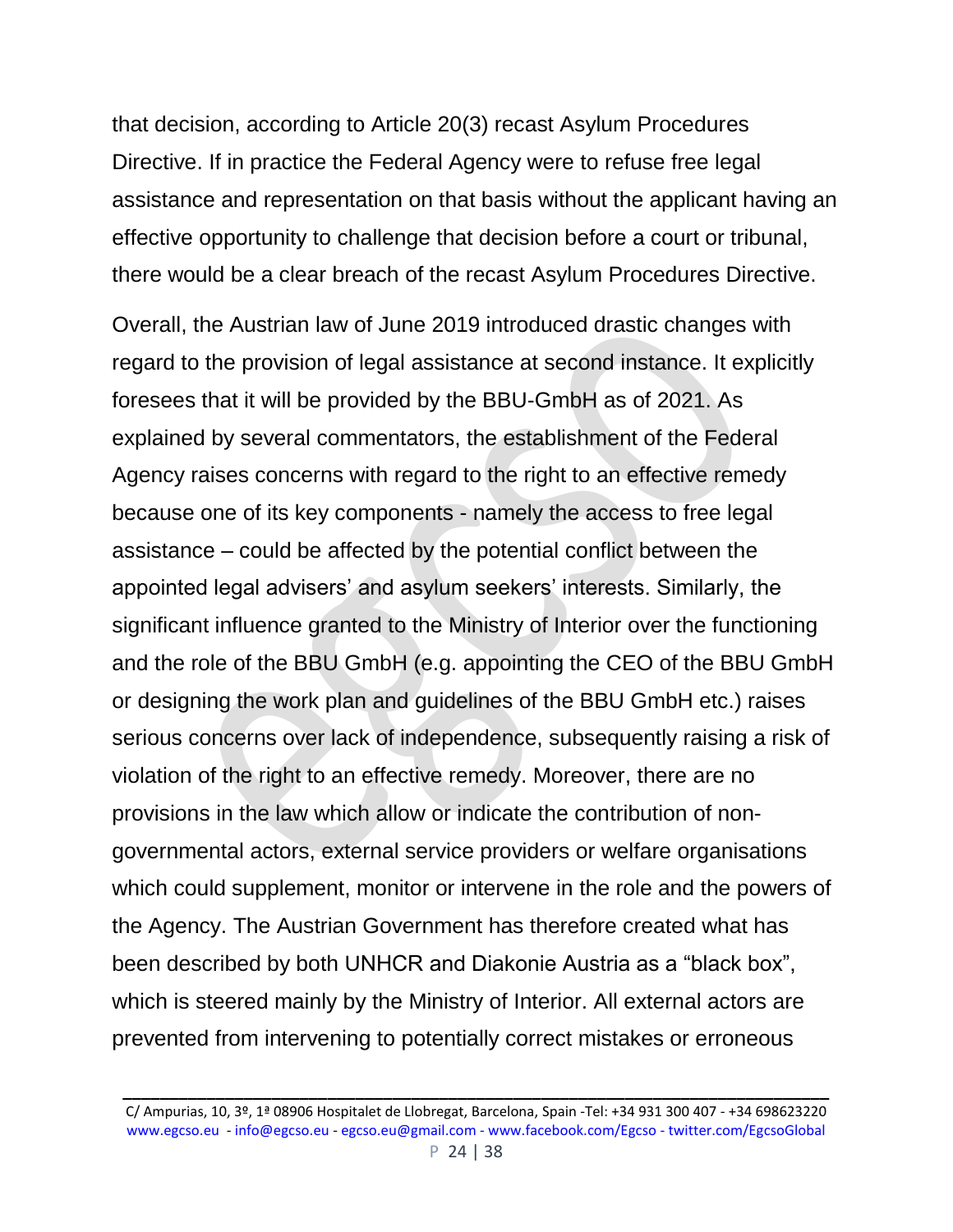decisions, subsequently creating an Agency that is fully self-sufficient and non-transparent.

In its coalition programme released in January 2020, the government announced that it would not amend the law already in force. The programme foresees however that there will be slight changes concerning the nomination of the members of the supervisory board and that an experts' board will be introduced. At the time of writing it was not clear who would be nominating such experts and what effective rights and influence this experts` board will have.

In 2019, a well-known lawyer specialised in the field of asylum and aliens' police law, Ronald Frühwirth, decided to stop working as a lawyer due to grave deficits and inconsistencies in the jurisdiction. This caused public uproar as he argued publicly that the jurisdiction of the High Administrative Court is inconsistent and hinders him from offering adequate counselling and representation of his clients in Court. "The jurisdiction does not follow the rule of law anymore but can only understood as "doing politics", he stated. Frühwirth's resignation resulted in a significant gap as he was recognised as one of the best experts in the field and represented many asylum seekers, especially in Styria.

- 1. Ministry of Interior, Answer to parliamentary request 232/AB, 20 January 2020, availabe in German at: https://bit.ly/37Vzhf6In.
- 2. Information provided by the Ministry of Interior, 26 January 2018. See also Der Standard, 'Asyl: Freiwillige Rückkehr ging um ein Drittel zurück', 11 July 2017, available in German at: http://bit.ly/2D3nDiK.

C/ Ampurias, 10, 3º, 1ª 08906 Hospitalet de Llobregat, Barcelona, Spain -Tel: +34 931 300 407 - +34 698623220 [www.egcso.eu](http://www.egcso.eu/) - [info@egcso.eu](mailto:info@egcso.eu) - [egcso.eu@gmail.com -](mailto:egcso.eu@gmail.com%20-) [www.facebook.com/Egcso -](http://www.facebook.com/Egcso%20-%20twitter.com/EgcsoGlobal) twitter.com/EgcsoGlobal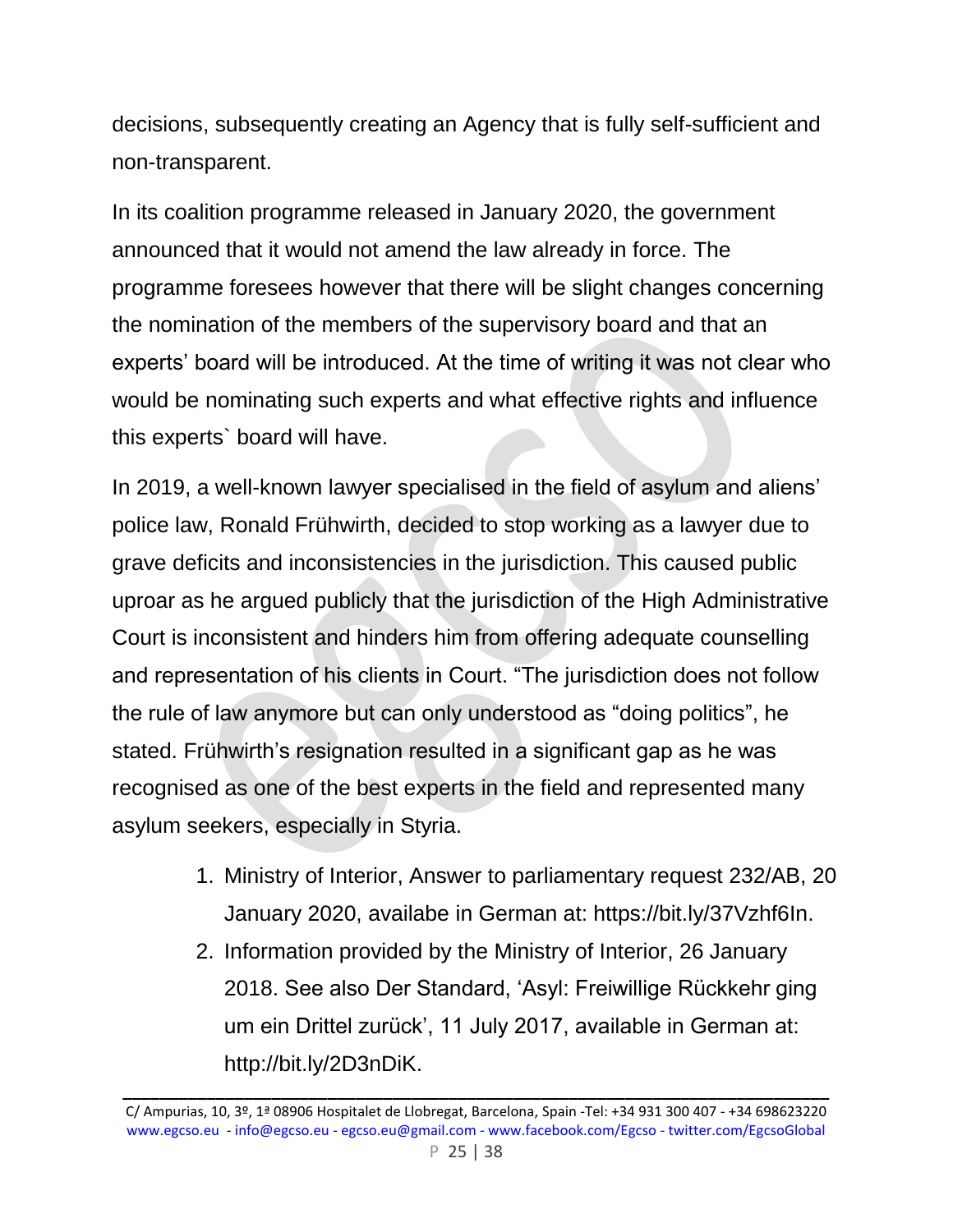3) Orf.at, "Trendumkehr" Kickl präsentiert Bilanz zu Asylzahlen', 24 January 2019, available in German at: https://bit.ly/2NVl4pY.

4) Ministry of Interior, Answer to parliamentary request 232/AB, 20 January 2020, availabe in German at: https://bit.ly/37Vzhf6In.

5) Report of the Ombudsman Board to the National Council and the Federal Council 2018, available in German at: https://bit.ly/31OvJdd, 108.

6) Ministry of Interior, Reply to parliamentary question 11560/J (XXV.GP), 31 March 2017, available in German at: http://bit.ly/2o1os5Z. According to the Ministry, the average processing times for asylum applications made after 1 July 2016 was 6.6 months: Information provided by the Ministry of Interior, 26 January 2018.

7) Article 22(6) AsylG.

8) However, the official conducting the interview is no longer responsible for the decision.

- 9) Article 19 AsylG.
- 10) VfGH, Decision U 98/12, 27 June 2012.
- 11) Article 20 AsylG.
- 12) Article 20 Austrian Asylum Act.

13) OHCHR, Report on the mission to Austria focusing on the human rights of migrants, particularly in the context of return, October 2018, available at: https://bit.ly/2u4JoQE.

C/ Ampurias, 10, 3º, 1ª 08906 Hospitalet de Llobregat, Barcelona, Spain -Tel: +34 931 300 407 - +34 698623220 [www.egcso.eu](http://www.egcso.eu/) - [info@egcso.eu](mailto:info@egcso.eu) - [egcso.eu@gmail.com -](mailto:egcso.eu@gmail.com%20-) [www.facebook.com/Egcso -](http://www.facebook.com/Egcso%20-%20twitter.com/EgcsoGlobal) twitter.com/EgcsoGlobal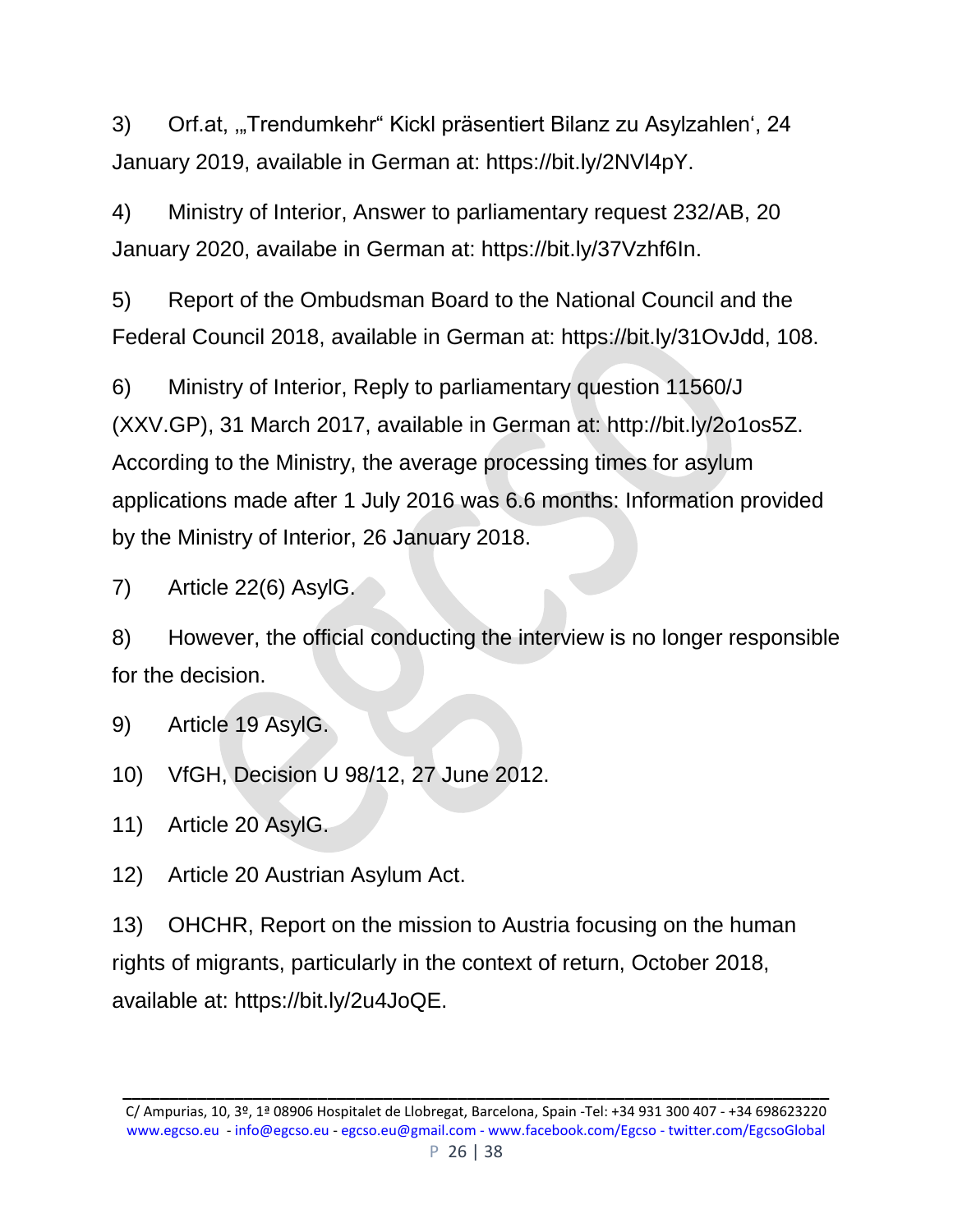14) VfGH, Decision U 1674/12, 12 March 2013 mentions Conclusions Nr. 64 (XLI) and Nr. 73 (XLIV) of the Executive Committee of UNHCR. The Asylum Court decided by a male and female judge and its decision was thus unlawful.

15) UNHCR,'Training manual for translators in asylum procedures", 2015, available in German at: https://bit.ly/2XYPzQC.

16) Information provided by the RD Burgenland.

17) OHCHR, Report on the mission to Austria focusing on the human rights of migrants, particulary in the context of return, October 2018, https://bit.ly/2u4JoQE.

- 18) Article 16(1) BFA-VG.
- 19) Article 16 (1) BFA-VG.
- 20) Article 14(1) Administrative Court Procedures Act (VwG-VG).
- 21) Article 18(2) BFA-VG.
- 22) Articles 17(1) and 18(5) BFA-VG.
- 23) Article 17(2) BFA-VG.

24) Ministry of Interior, Asylum Statistics December 2017, available in German at: http://bit.ly/2CePv2Q, 50.

25) Ministry of Interior, Asylum Statistics November 2018, available in German at: https://bit.ly/2N1H5mK.

26) Ministry of Interior, Asylum Statistics December 2019, available in German at: https://bit.ly/2TcjynH.

C/ Ampurias, 10, 3º, 1ª 08906 Hospitalet de Llobregat, Barcelona, Spain -Tel: +34 931 300 407 - +34 698623220 [www.egcso.eu](http://www.egcso.eu/) - [info@egcso.eu](mailto:info@egcso.eu) - [egcso.eu@gmail.com -](mailto:egcso.eu@gmail.com%20-) [www.facebook.com/Egcso -](http://www.facebook.com/Egcso%20-%20twitter.com/EgcsoGlobal) twitter.com/EgcsoGlobal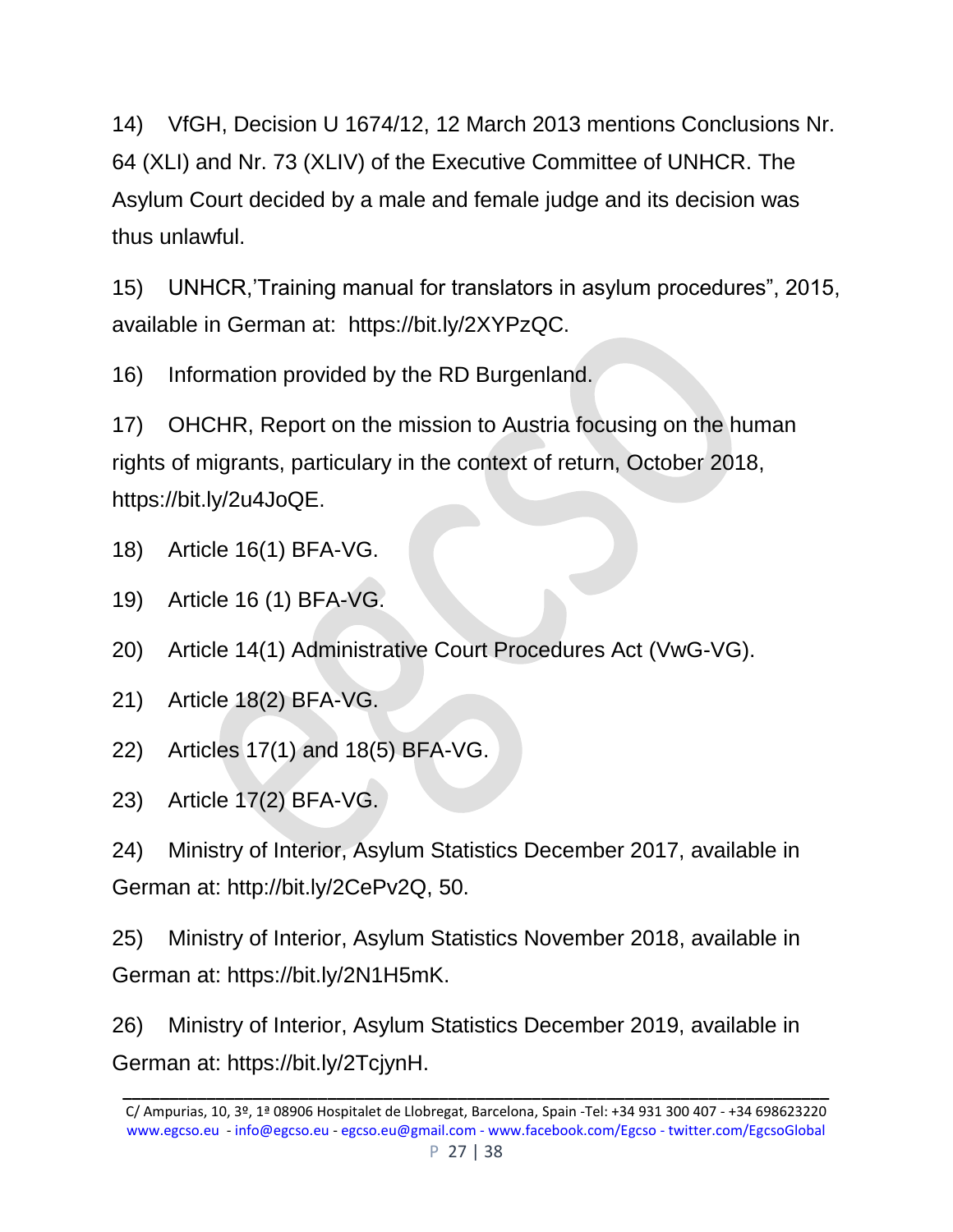27) Ministry of Justice, Answer to parliamentary request 3929/AB XXVI.

GP, 4 September 2019, available in German at: https://bit.ly/387CZl.

28) Federal Administrative Court, Geschäftsverteilung 2020, available in German at: https://bit.ly/2Tb5Ql5.

29) Article 21(7) BFA-VG.

30) Article 41(7) AsylG corresponds with Article 21(7) BFA-VG.

31) VfGH, Decisions U 466/11-18 and U 1836/11-13, 14 March 2012, available at: http://bit.ly/1eLj54J.

32) VfGH, Decision U 152/13-12, 21 February 2014, available at: http://bit.ly/1FXmqb6.

33) VfGH, Decision U 610/2013, 19 September 2014, available at: http://bit.ly/1RIQrPN; U 2529/2013, 22 September 2014, available at: http://bit.ly/1G4KDfF. See also K Kessler, 'The right to an oral hearing in Austrian asylum appeal procedures in the light of Article 47(2) of the Charter of Fundamental Rights of the European Union', EDAL, 14 January 2015, available at: http://bit.ly/1CGfjzK.

34) VwGH, Ra 2014/20/0017, 28 May 2014.

35) VwGH Ro 2014/21/0047, 22 May 2014.

36) Decisions of the Federal Administrative Court are available at: http://www.ris.bka.gv.at/Bvwg/. However, according to the General Administrative Procedures Act, decisions may not be made public if it is necessary for reasons of public order or national security, morality, the

C/ Ampurias, 10, 3º, 1ª 08906 Hospitalet de Llobregat, Barcelona, Spain -Tel: +34 931 300 407 - +34 698623220 [www.egcso.eu](http://www.egcso.eu/) - [info@egcso.eu](mailto:info@egcso.eu) - [egcso.eu@gmail.com -](mailto:egcso.eu@gmail.com%20-) [www.facebook.com/Egcso -](http://www.facebook.com/Egcso%20-%20twitter.com/EgcsoGlobal) twitter.com/EgcsoGlobal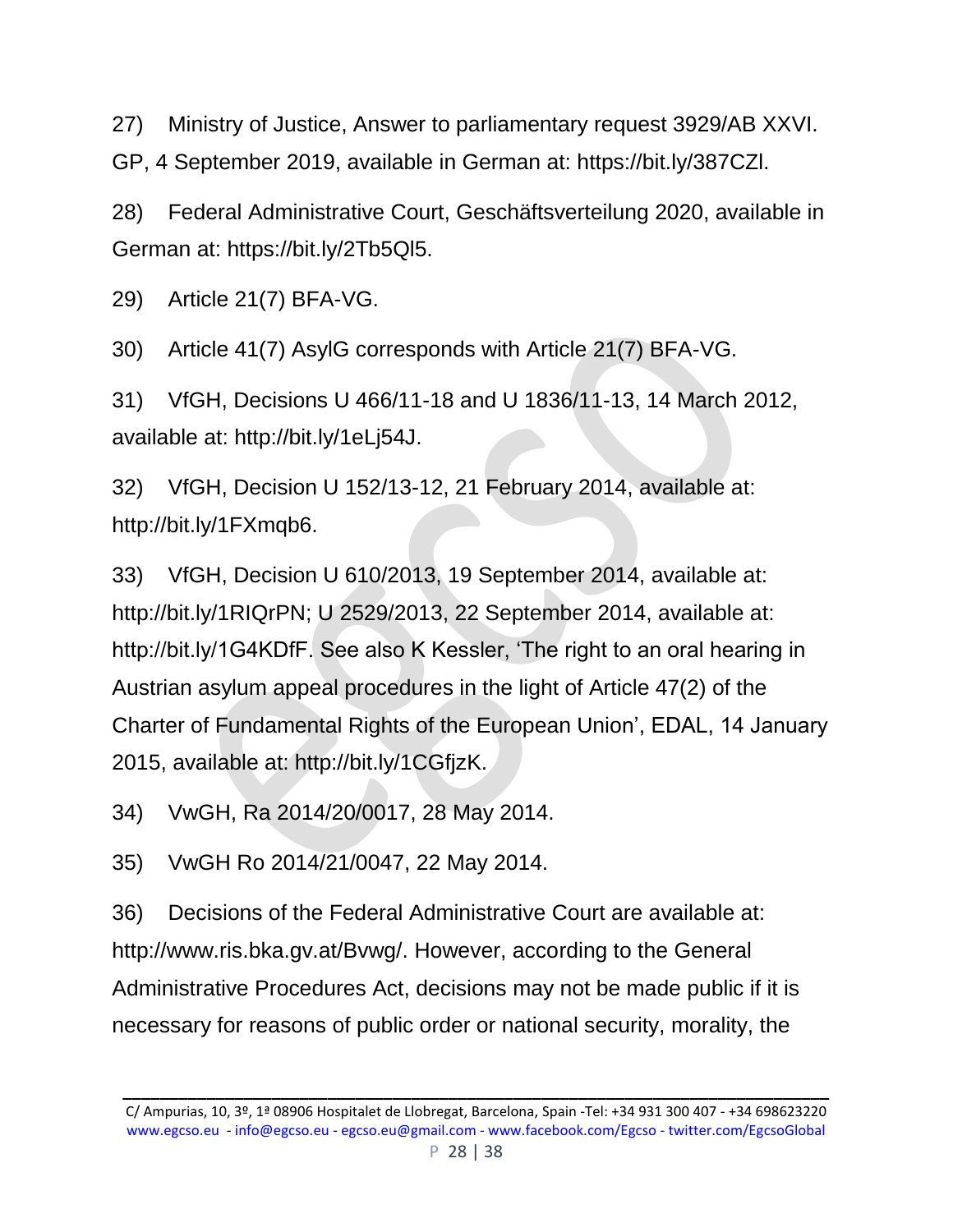protection of children or the private life of the asylum seeker or for the protection of a witness.

37) Ministry of Justice, Answer to parliamentary request 3929AB/XXVI. GP, 4 September 2019, available in German at: https://bit.ly/2TzGywW.

38) Ibid.

39) VwGH, 'Verwaltungsgerichtshof spricht sich gegen den geplanten Ausschluss der außerordentlichen Revisionen in Asylverfahren aus', 19 December 2017, available in German at: http://bit.ly/2oLnL22.

40) The cases are available in German at: https://bit.ly/377YZfZ.

41) ECRE, Reforming legal assistance in Austria: an end to independent provision?, June 2019, available at: https://bit.ly/2NHkaB0, 3.

42) Orf.at, 'Asyl: Beratungsverträge mit NGOs gekündigt', 28 February 2020, available in German at: https://bit.ly/3dlwQq4.

43) Ministry of Interior, AMIF List of selected projects 2015/2016 (Asylum & Return), available in German at: http://bit.ly/1OqSfsR; Reply to parliamentary request 14100/J (XXV.GP), 8 November 2017, available in German at: http://bit.ly/2EiMLDx.

44) Asylkoordination Österreich, 'Kritik am VMÖ reißt nicht ab. Was steckt eigentlich dahinter und warum ändert sich nichts?', 22 May 2017, available in German at: http://bit.ly/2Ej7kzI.

45) OHCHR, Report on the mission to Austria focusing on the human rights of migrants, particulary in the context of return, October 2018, https://bit.ly/2u4JoQE.

C/ Ampurias, 10, 3º, 1ª 08906 Hospitalet de Llobregat, Barcelona, Spain -Tel: +34 931 300 407 - +34 698623220 [www.egcso.eu](http://www.egcso.eu/) - [info@egcso.eu](mailto:info@egcso.eu) - [egcso.eu@gmail.com -](mailto:egcso.eu@gmail.com%20-) [www.facebook.com/Egcso -](http://www.facebook.com/Egcso%20-%20twitter.com/EgcsoGlobal) twitter.com/EgcsoGlobal P 29 | 38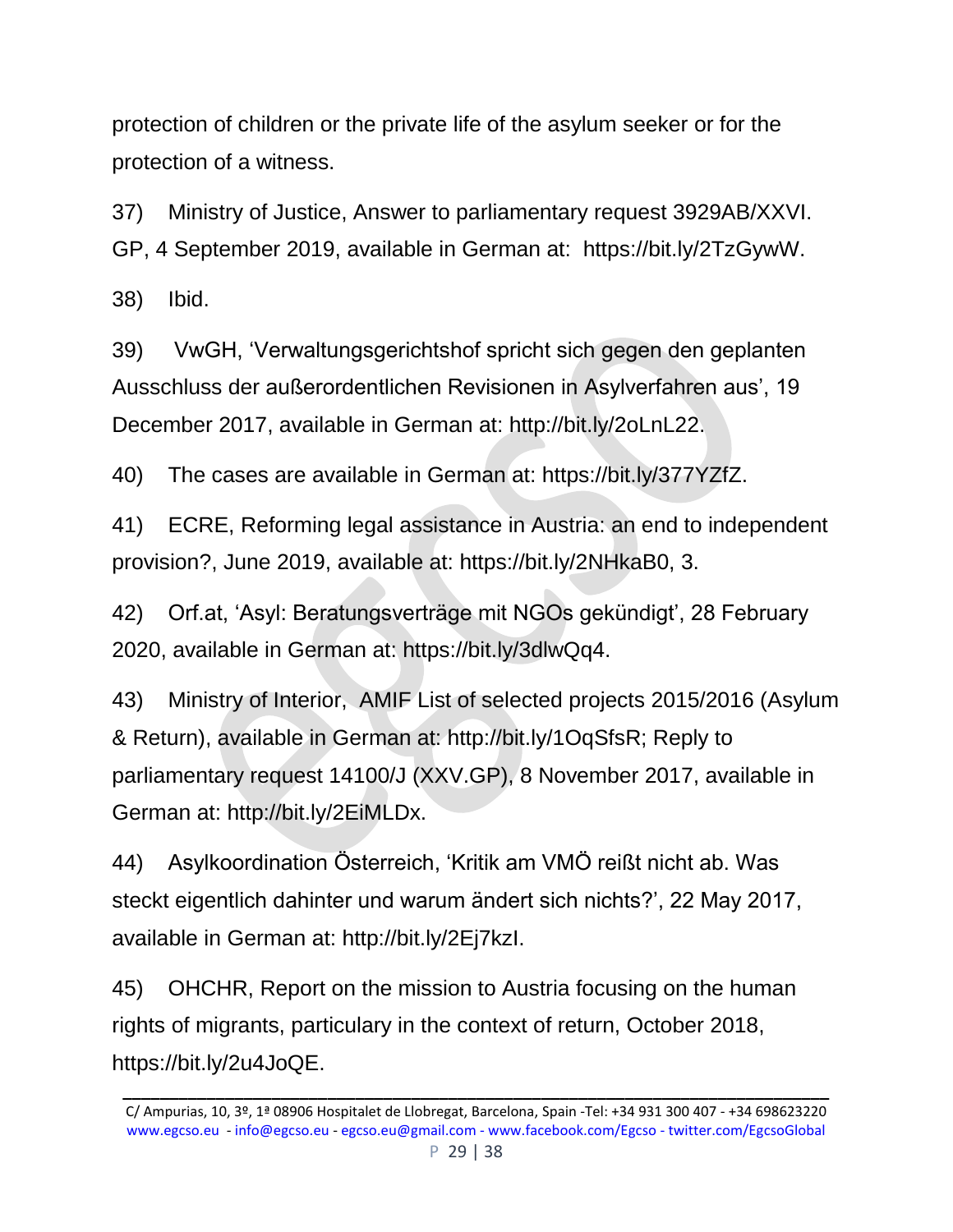46) BGBl I Nr. 38/2011.

47) Article 52(2) BFA-VG.

48) VwGH, Decision Ro 2016/18/0001, 3 May 2016.

49) VfGH, Decision G 447-449/2015-13, 9 March 2016, available in German at: http://bit.ly/2jR9OMi.

50) Diakonie Austria, Position statement on the Federal law amending the BFA Procedures Act (BFA-VG), the Asylum Act and the Basic care act, 5, available in German at: https://bit.ly/2W4cAAb.

51) OHCHR, Report on the mission to Austria focusing on the human rights of migrants, particulary in the context of return, October 2018, available at: https://bit.ly/2u4JoQE, 10.

52) J Stern, 'Verfahrenshilfe und Rechtsberatung – Neue Entwicklungen und alte Fragen' in C Filzweiser and I Taucher (eds), Asyl- und Fremdenrecht Jahrbuch 2016 (NWV 2016), 151-168.

53) Federal Chancellery, Reply to parliamentary question 12783/J, 21 June 2017, available in German at: http://bit.ly/2o0oo6R.

54) Salzburger Nachrichten, 'Bundeskanzleramt prüft Vorwürfe gegen Asylverein', 20 April 2017, available in German at: http://bit.ly/2EnU94z.

55) ORF, , Asyl: Beratungsverträge mit NGOs gekündigt, 28 February 2020', available in German at: https://bit.ly/3ctSYOl.

56) Caritas, BVwG-Projekt, available in German at: https://bit.ly/2Ia6tF.

57) Article 2 BBU-G.

C/ Ampurias, 10, 3º, 1ª 08906 Hospitalet de Llobregat, Barcelona, Spain -Tel: +34 931 300 407 - +34 698623220 [www.egcso.eu](http://www.egcso.eu/) - [info@egcso.eu](mailto:info@egcso.eu) - [egcso.eu@gmail.com -](mailto:egcso.eu@gmail.com%20-) [www.facebook.com/Egcso -](http://www.facebook.com/Egcso%20-%20twitter.com/EgcsoGlobal) twitter.com/EgcsoGlobal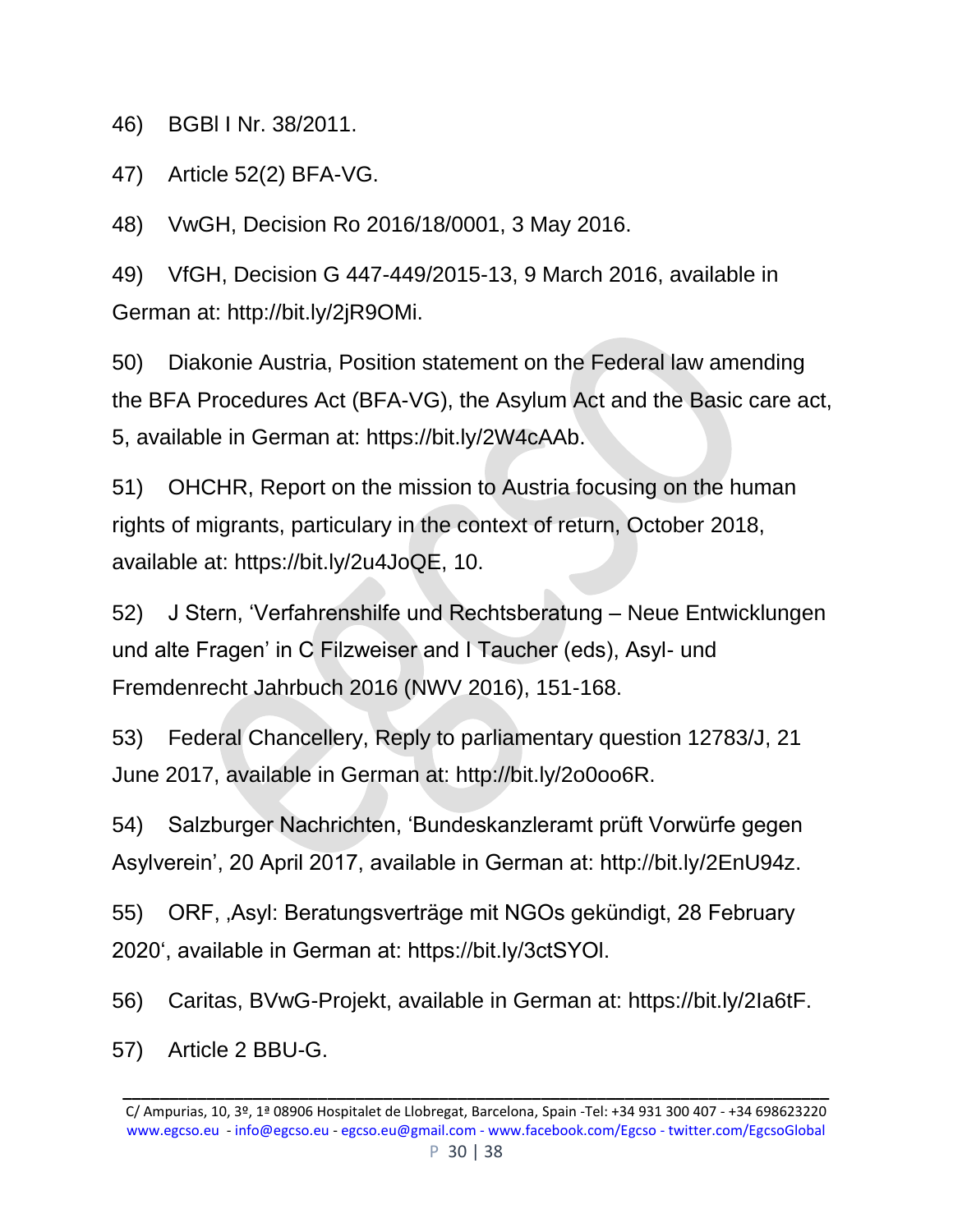58) ECRE, Reforming legal assistance in Austria : an end to independent provision ?, June 2019, 5, available at: https://bit.ly/2NHkaB0 ; UNCHR, Analysis of the law establishing a Federal Agency for Supervision and Support Services, April 2019, 1, available in German at: https://bit.ly/2W8c1Fx; Diakonie Austria, Position statement on the Federal law amending the BFA Procedures Act (BFA-VG), the Asylum Act and the Basic care act, April 2019, 3, available in German at: https://bit.ly/2W4cAAb.

59) ECRE, Reforming legal assistance in Austria: an end to independent provision?, June 2019, 5, available at : https://bit.ly/328r99v.

60) UNCHR, Analysis of the law establishing a Federal Agency for Supervision and Support Services, April 2019, 1, available in German at: https://bit.ly/2W8c1Fx; Diakonie Austria, Position statement on the Federal law amending the BFA Procedures Act (BFA-VG), the Asylum Act and the Basic care act, April 2019, 3, available in German at: https://bit.ly/2W4cAAb.

61) UNCHR, Analysis of the law establishing a Federal Agency for Supervision and Support Services, April 2019, available in German at: https://bit.ly/2W8c1Fx, 1-2.

62) Government program 2020-2024, available in German at: https://bit.ly/2wDq0eL, 197.

63) Anwalt aktuell, 'Klare Worte', 4 October 2019, available in German at: https://bit.ly/2TRsXkM; ORF.at, ,Grazer Anwalt hört auf, 9 August 2019', available in German at: [https://bit.ly/2QjXgP1.](https://bit.ly/2QjXgP1)

C/ Ampurias, 10, 3º, 1ª 08906 Hospitalet de Llobregat, Barcelona, Spain -Tel: +34 931 300 407 - +34 698623220 [www.egcso.eu](http://www.egcso.eu/) - [info@egcso.eu](mailto:info@egcso.eu) - [egcso.eu@gmail.com -](mailto:egcso.eu@gmail.com%20-) [www.facebook.com/Egcso -](http://www.facebook.com/Egcso%20-%20twitter.com/EgcsoGlobal) twitter.com/EgcsoGlobal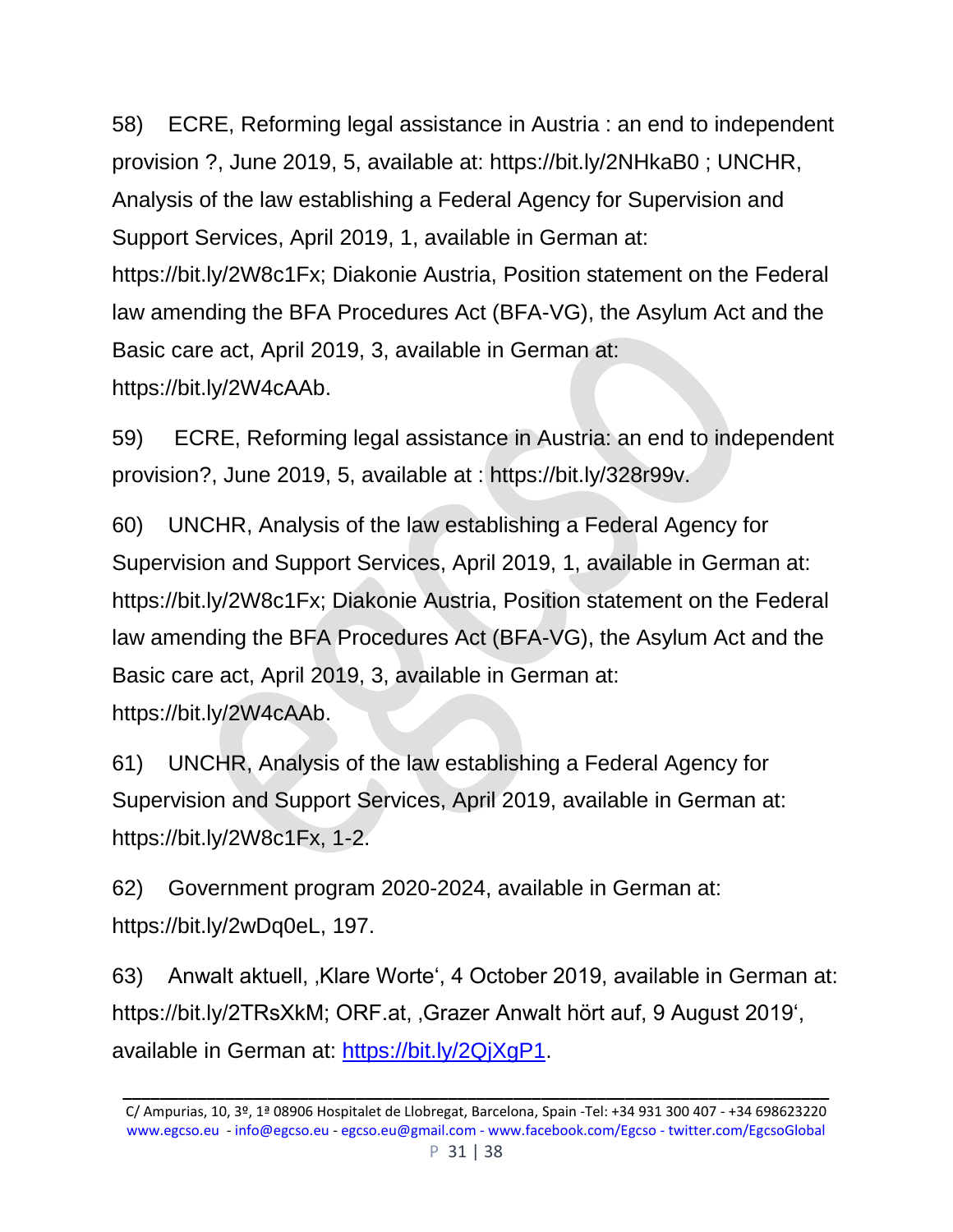### **Where to seek help?**

# **Federal Office for Immigration and Asylum**

The Federal Office for Immigration and Asylum (BFA) is the only public authority deciding on asylum applications and related procedures in Austria.

The BFA has regional offices (Regional Directorates) in all 9 Austrian provinces while its headquarter (the Directorate) is based in Vienna. You can find the contact details in German if you click on the respective Province on this link).

For more information on the BFA and its tasks please see the official brochure of the BFA which also gives an overview of the asylum procedure in Austria.

On the website of the BFA, you can also find various official forms necessary for asylum applications and related procedures (click on "Englisch" for forms in English).

## **Counselling Services**

### **Counselling in the asylum procedure**

- There are several NGOs in all 9 Austrian provinces, providing legal counselling in the asylum procedure:
	- Vienna (Wien): Caritas Asylzentrum, Asyl in Not (link only in German), MigrantInnenverein St. Marx
	- Lower Austria (Niederösterreich): Caritas St. Pölten Flüchtlingsberatung (link only in German)

C/ Ampurias, 10, 3º, 1ª 08906 Hospitalet de Llobregat, Barcelona, Spain -Tel: +34 931 300 407 - +34 698623220 [www.egcso.eu](http://www.egcso.eu/) - [info@egcso.eu](mailto:info@egcso.eu) - [egcso.eu@gmail.com -](mailto:egcso.eu@gmail.com%20-) [www.facebook.com/Egcso -](http://www.facebook.com/Egcso%20-%20twitter.com/EgcsoGlobal) twitter.com/EgcsoGlobal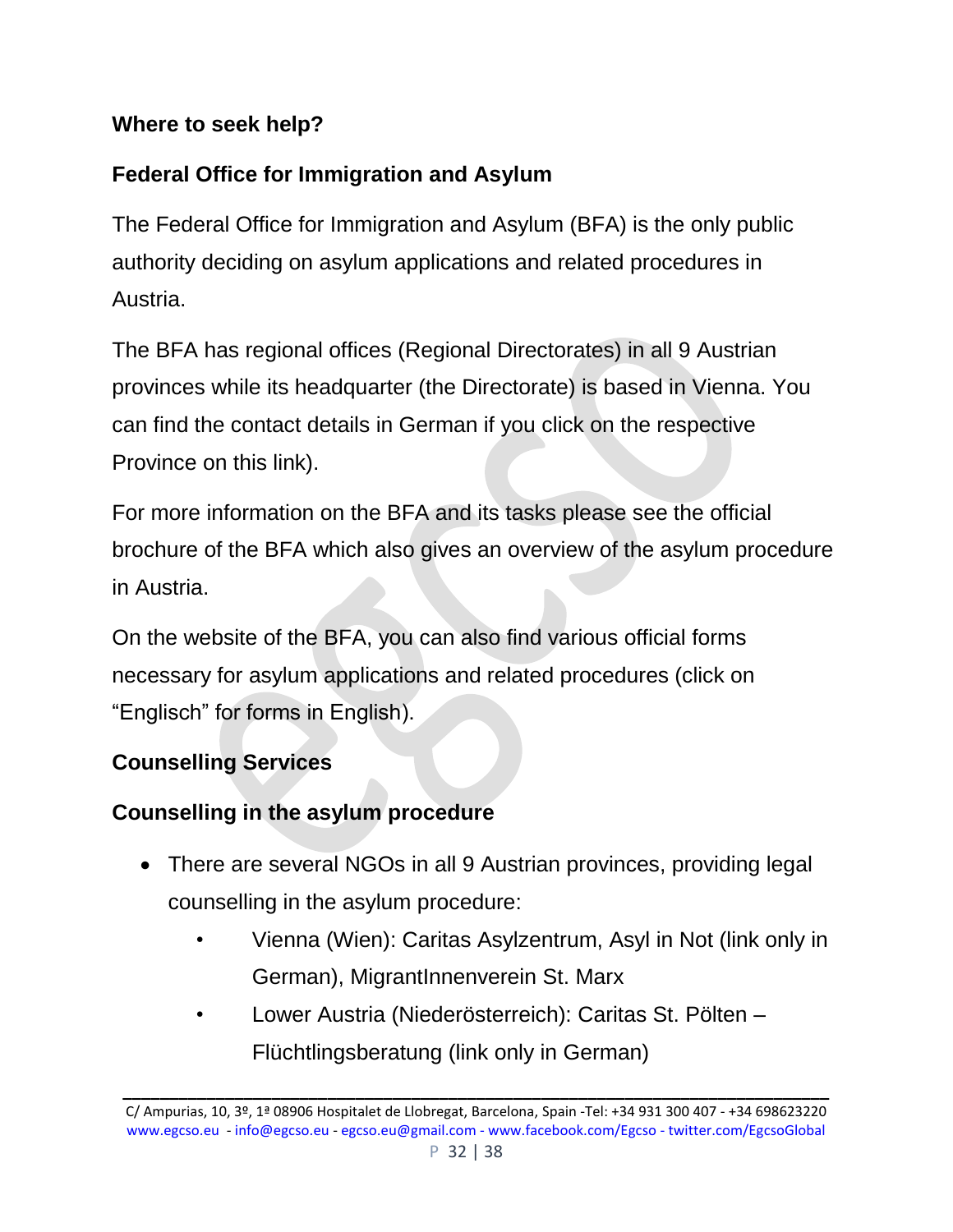- Upper Austria (Oberösterreich): Caritas Linz (link only in German), Helping Hands Linz
- Burgenland: Diakonie Burgenland, SOS Mitmensch Burgenland (links only in German)
- Styria (Steiermark): Caritas Graz (link only in German)
- Carinthia (Kärnten): Caritas Kärnten (link only in German)
- Salzburg: Caritas Salzburg, SABERA (links only in German)
- Tyrol (Tirol): FLUCHTpunkt Innsbruck
- Vorarlberg: Caritas Vorarlberg, Vindex (links only in German)

All asylum-seekers who received a negative first instance decision are assigned a free-of-charge legal counsellor from one of the two legal counselling organizations: ARGE Rechtsberatung (Diakonie/Volkshilfe) or Verein Menschenrechte Österreich (VMÖ). The assigned legal counsellor assists asylum-seekers with lodging an appeal with the Federal Administrative Court. Upon request, they also provide representation in the appeal procedure and accompany asylum-seekers in case the court decides to hold a hearing.

Basic counselling with regards to the asylum procedure is furthermore available at BFA directorates in all 9 Provinces. It is provided by Verein Menschenrechte Österreich. For further information, please see here.

On the website of the Austrian NGO asylkoordination, you can find an extensive list of organizations providing counselling on legal, social, housing, psychological and more issues.

C/ Ampurias, 10, 3º, 1ª 08906 Hospitalet de Llobregat, Barcelona, Spain -Tel: +34 931 300 407 - +34 698623220 [www.egcso.eu](http://www.egcso.eu/) - [info@egcso.eu](mailto:info@egcso.eu) - [egcso.eu@gmail.com -](mailto:egcso.eu@gmail.com%20-) [www.facebook.com/Egcso -](http://www.facebook.com/Egcso%20-%20twitter.com/EgcsoGlobal) twitter.com/EgcsoGlobal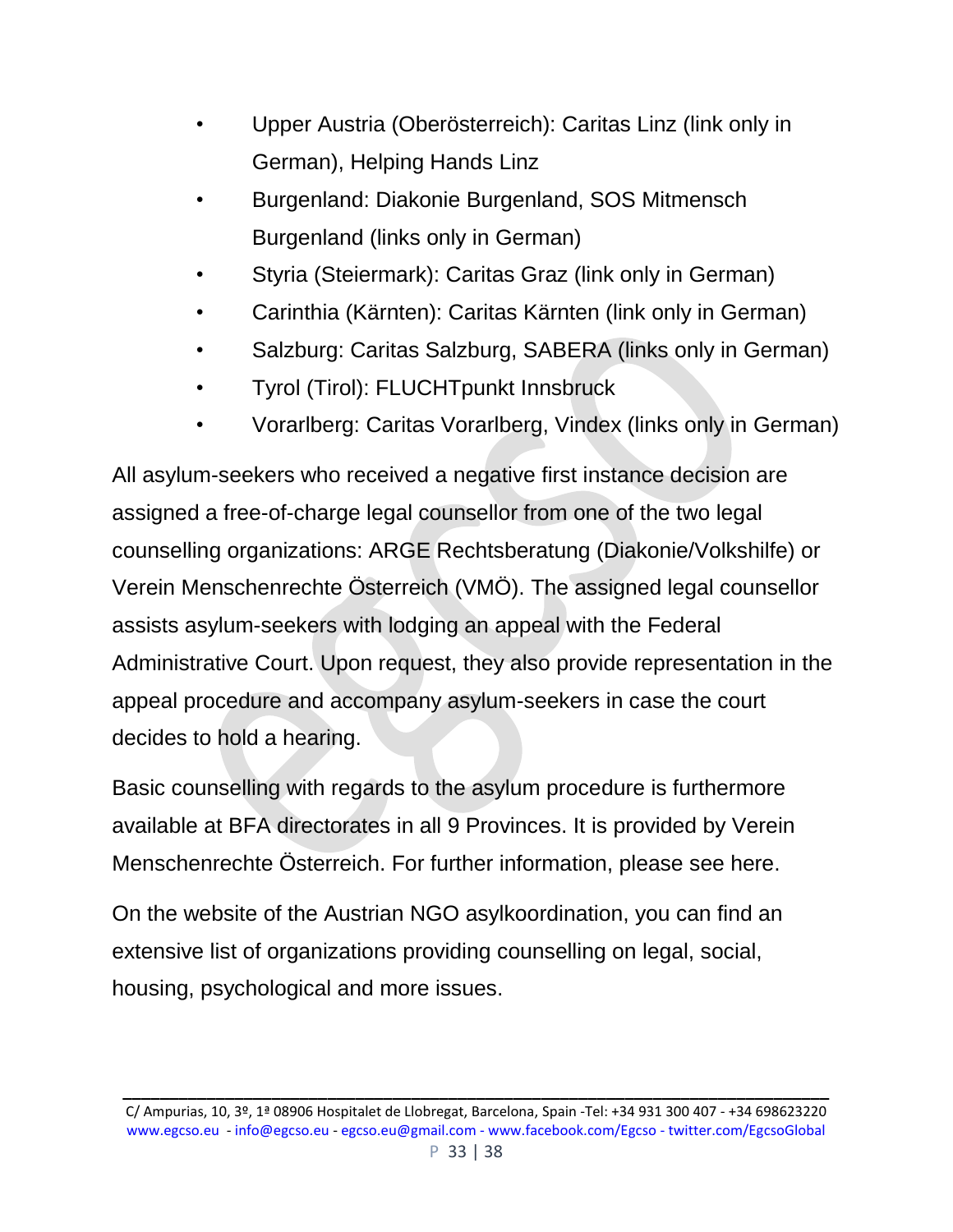There are also organizations offering counselling on voluntary return (Caritas, VMÖ).

Counselling in detention

In Austria there are several detention centers ("Polizeianhaltezentrum", PAZ). If persons are detained for more than a week, they are mostly transferred to one of the three largest PAZ which are located in Vienna (PAZ Rossauer Lände and PAZ Hernalser Gürtel) and Styria (Vordernberg):

- PAZ Rossauer Lände: Roßauer Lände 9, 1090 Wien
- PAZ Hernalser Gürtel: Breitenfelder Gasse 21, 1080 Wien
- AHZ Vordernberg: Hauptstraße 162, 8794 Vordernberg

Persons in detention (who are not just arrested for maximum 48 hours) have access to free-of-charge legal counselling from one of the two legal counselling organizations: Diakonie or Verein Menschenrechte Österreich (VMÖ). The annex to the detention decision ("Verfahrensanordnung") informs them who is in charge of their case and includes contact details of legal counsellors. Legal counsellors will provide information on the legal detention situation and assist detainees with lodging an appeal against the detention decision with the Federal Administrative Court.

C/ Ampurias, 10, 3º, 1ª 08906 Hospitalet de Llobregat, Barcelona, Spain -Tel: +34 931 300 407 - +34 698623220 [www.egcso.eu](http://www.egcso.eu/) - [info@egcso.eu](mailto:info@egcso.eu) - [egcso.eu@gmail.com -](mailto:egcso.eu@gmail.com%20-) [www.facebook.com/Egcso -](http://www.facebook.com/Egcso%20-%20twitter.com/EgcsoGlobal) twitter.com/EgcsoGlobal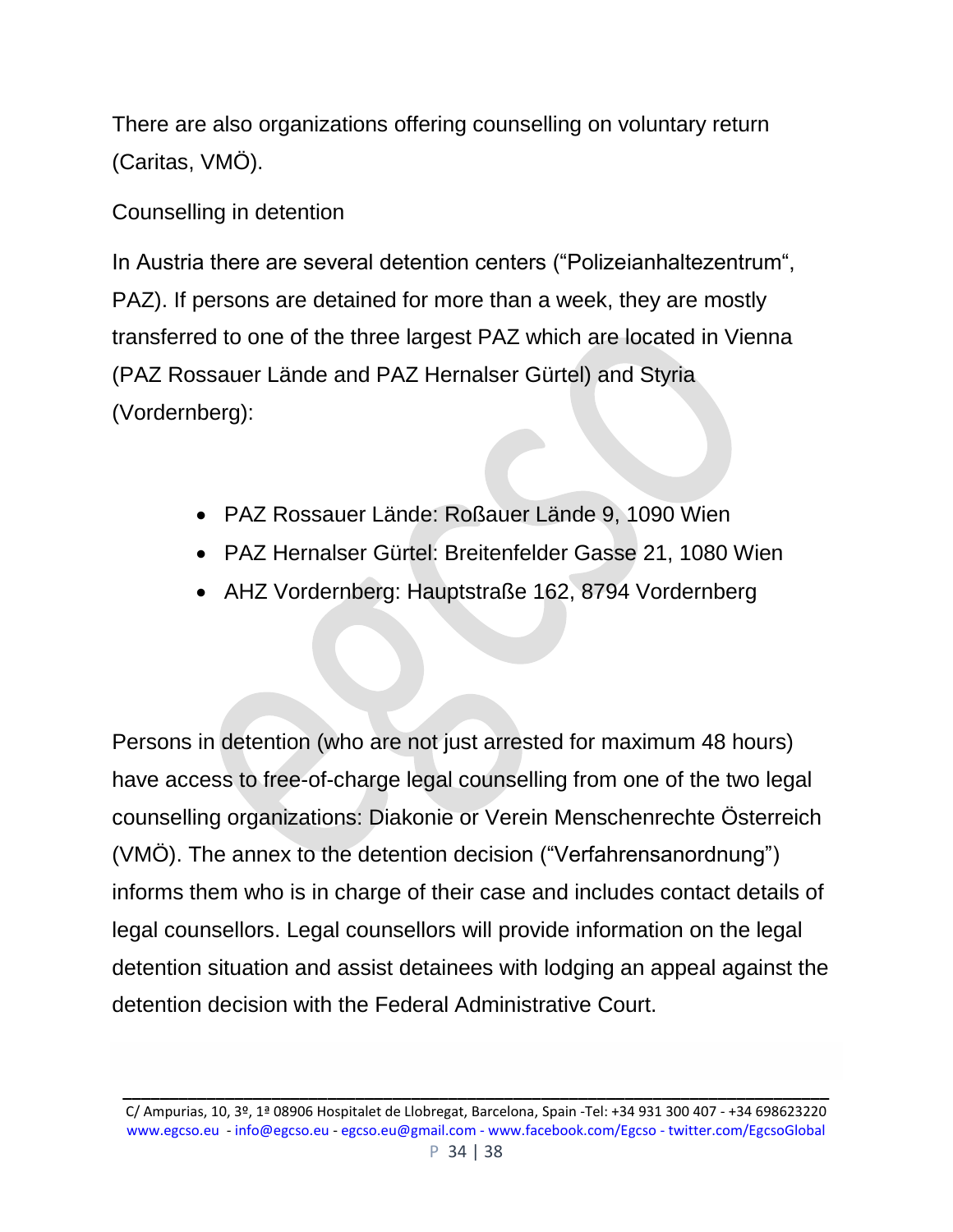### **Organisations providing legal counselling**

- o Detention Centers in Vienna (PAZ Rossauer Lände, PAZ Hernalser Gürtel)
- o Diakonie
- o VMÖ
- o Detention Center in Vordernberg, Styria
- o Diakonie
- o VMÖ
- Further, VMÖ provides social counselling for detainees (e.g. support to get in touch with family members) and counselling on voluntary return:
	- o Detention Centers in Vienna (PAZ Rossauer Lände, PAZ Hernalser Gürtel): VMO in Vienna
	- o Detention Center in Vordernberg, Styria: VMÖ in Styria
- If detainees wish to speak with their legal or social counsellor, they can approach the police in the detention centers.
- Detainees can be visited. Information on visiting procedures and visiting hours are available here:
	- o PAZ Rossauer Lände
	- o PAZ Hernalser Gürtel
	- o AHZ Vorderberg

# **Emergency Services**

Sexual or gender-based violence: In case you need help regarding sexual or gender-based violence you can call the following hotline: 0800 222 555 (all information you share will be treated confidentially!).

C/ Ampurias, 10, 3º, 1ª 08906 Hospitalet de Llobregat, Barcelona, Spain -Tel: +34 931 300 407 - +34 698623220 [www.egcso.eu](http://www.egcso.eu/) - [info@egcso.eu](mailto:info@egcso.eu) - [egcso.eu@gmail.com -](mailto:egcso.eu@gmail.com%20-) [www.facebook.com/Egcso -](http://www.facebook.com/Egcso%20-%20twitter.com/EgcsoGlobal) twitter.com/EgcsoGlobal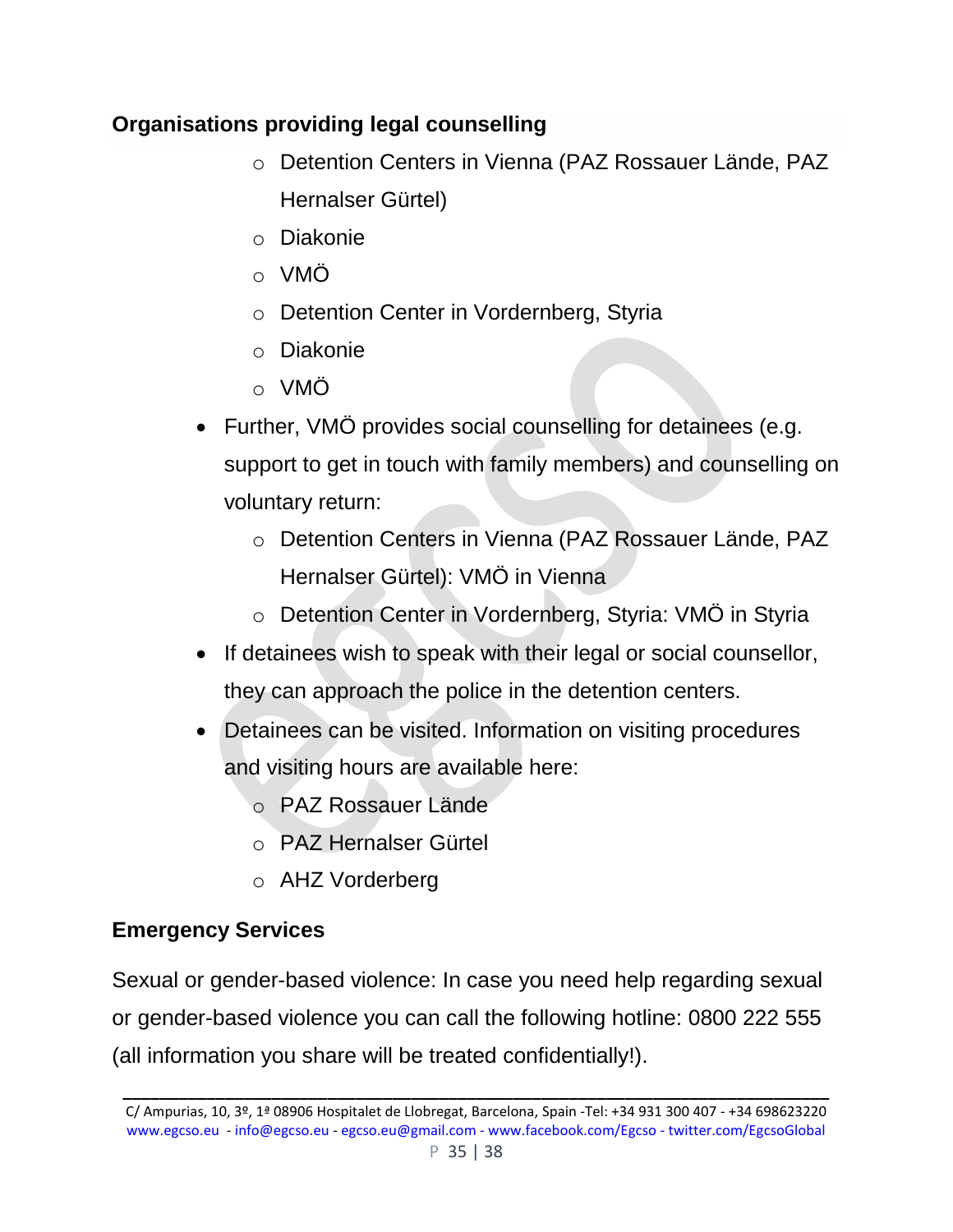Human trafficking: For any help regarding human trafficking, you can call the 24/7 hotline on human trafficking: 0677 61343434 (all information you share will be treated confidentially!).

Finding lost family members: If you lost contact with your family members, you can contact the Tracing Services of the Austrian Red Cross in the Austrian Province you are currently residing.

Other emergencies:

For medical emergencies, please dial 144.

To reach the police in an emergency, please dial 133.

In case of fire, please dial 122

### **Life in Austria**

### **General information**

For general information on life in Austria, please see the website "You've arrived" by the Austrian Red Cross.

Furthermore, there are several buddy programs offering possibilities to meet Austrians, e.g.:

https://www.refugeebuddy.at/

http://www.fluechtlinge-willkommen.at/ticket-anmeldung-patinnen-paten/ http://www.volkshilfe-wien.at/migration-asyl/buddies-for-refugees/.

C/ Ampurias, 10, 3º, 1ª 08906 Hospitalet de Llobregat, Barcelona, Spain -Tel: +34 931 300 407 - +34 698623220 [www.egcso.eu](http://www.egcso.eu/) - [info@egcso.eu](mailto:info@egcso.eu) - [egcso.eu@gmail.com -](mailto:egcso.eu@gmail.com%20-) [www.facebook.com/Egcso -](http://www.facebook.com/Egcso%20-%20twitter.com/EgcsoGlobal) twitter.com/EgcsoGlobal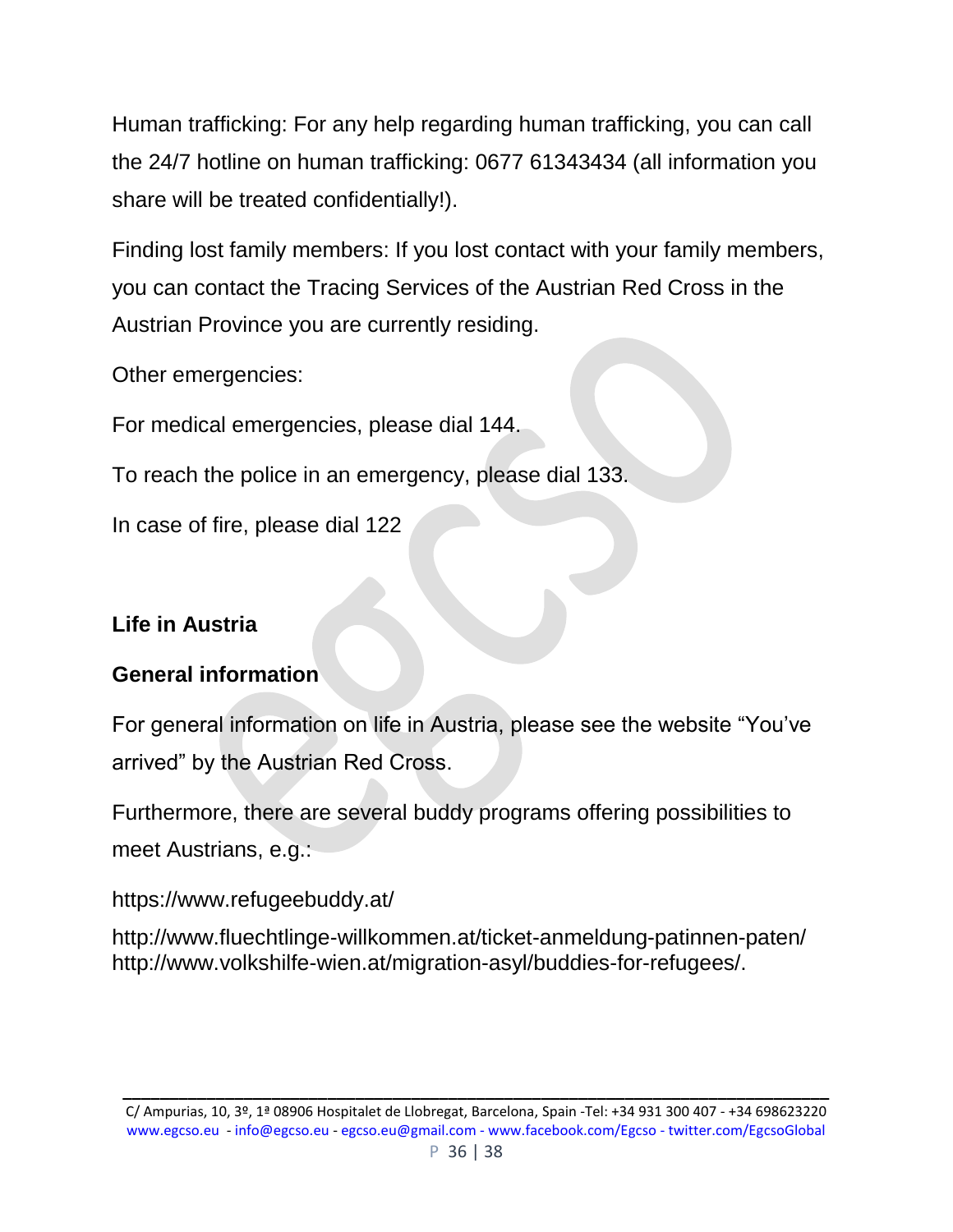### **German classes**

### **German language classes are offered by the following organisations:**

For recognized refugees and beneficiaries of subsidiary protection:

The website

https://sprachportal.integrationsfonds.at/kurse/oesterreichischekursinstitute lists German classes for recognized refugees in Austria. Some of these classes are open to asylum-seekers as well.

### **For asylum-seekers:**

- o Vienna (Wien): Caritas
- o Styria (Steiermark): Caritas
- o Salzburg: Volkshochschule Salzburg
- o Upper Austria (Oberösterreich): map with available German classes
- o Lower Austria (Niederösterreich): Information Sheet in German (only for asylum-seekers from Syria, Iran, Iraq and Afghanistan)
- o Carinthia (Kärnten): Caritas
- o Vorarlberg: Caritas
- o Burgenland: Volkshochschule Burgenland